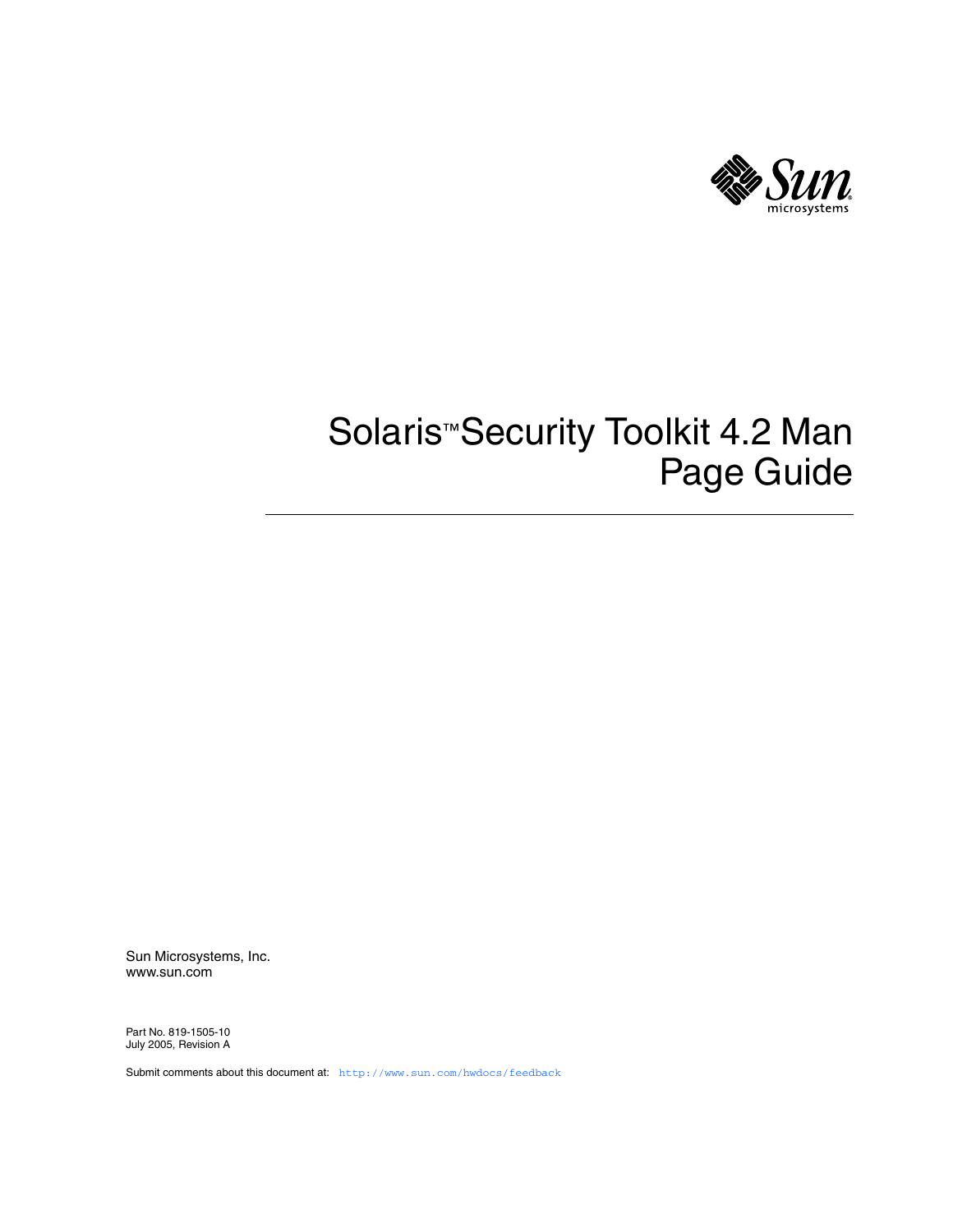Copyright 2005 Sun Microsystems, Inc., 4150 Network Circle, Santa Clara, California 95054, U.S.A. All rights reserved.

Sun Microsystems, Inc. has intellectual property rights relating to technology that is described in this document. In particular, and without<br>limitation, these intellectual property rights may include one or more of the U. more additional patents or pending patent applications in the U.S. and in other countries.

This document and the product to which it pertains are distributed under licenses restricting their use, copying, distribution, and decompilation. No part of the product or of this document may be reproduced in any form by any means without prior written authorization of Sun and its licensors, if any.

Third-party software, including font technology, is copyrighted and licensed from Sun suppliers.

Parts of the product may be derived from Berkeley BSD systems, licensed from the University of California. UNIX is a registered trademark in the U.S. and other countries, exclusively licensed through X/Open Company, Ltd.

Sun, Sun Microsystems, the Sun logo, docs.sun.com, JumpStart, and Solaris are trademarks, registered trademarks, or service marks of Sun Microsystems, Inc. in the U.S. and other countries.

All SPARC trademarks are used under license and are trademarks or registered trademarks of SPARC International, Inc. in the U.S. and other countries. Products bearing SPARC trademarks are based upon an architecture developed by Sun Microsystems, Inc.

The OPEN LOOK and Sun<sup>TM</sup> Graphical User Interface was developed by Sun Microsystems, Inc. for its users and licensees. Sun acknowledges<br>the pioneering efforts of Xerox in researching and developing the concept of visual o

U.S. Government Rights—Commercial use. Government users are subject to the Sun Microsystems, Inc. standard license agreement and applicable provisions of the FAR and its supplements.

DOCUMENTATION IS PROVIDED "AS IS" AND ALL EXPRESS OR IMPLIED CONDITIONS, REPRESENTATIONS AND WARRANTIES, INCLUDING ANY IMPLIED WARRANTY OF MERCHANTABILITY, FITNESS FOR A PARTICULAR PURPOSE OR NON-INFRINGEMENT, ARE DISCLAIMED, EXCEPT TO THE EXTENT THAT SUCH DISCLAIMERS ARE HELD TO BE LEGALLY INVALID.

Copyright 2005 Sun Microsystems, Inc., 4150 Network Circle, Santa Clara, Californie 95054, Etats-Unis. Tous droits réservés.

Sun Microsystems, Inc. a les droits de propriété intellectuels relatants à la technologie qui est décrit dans ce document. En particulier, et sans la<br>limitation, ces droits de propriété intellectuels peuvent inclure un ou un ou les brevets plus supplémentaires ou les applications de brevet en attente dans les Etats-Unis et dans les autres pays.

Ce produit ou document est protégé par un copyright et distribué avec des licences qui en restreignent l'utilisation, la copie, la distribution, et la décompilation. Aucune partie de ce produit ou document ne peut être reproduite sous aucune forme, par quelque moyen que ce soit, sans l'autorisation préalable et écrite de Sun et de ses bailleurs de licence, s'il y en a.

Le logiciel détenu par des tiers, et qui comprend la technologie relative aux polices de caractères, est protégé par un copyright et licencié par des fournisseurs de Sun.

Des parties de ce produit pourront être dérivées des systèmes Berkeley BSD licenciés par l'Université de Californie. UNIX est une marque déposée aux Etats-Unis et dans d'autres pays et licenciée exclusivement par X/Open Company, Ltd.

Sun, Sun Microsystems, le logo Sun, docs.sun.com, JumpStart, et Solaris sont des marques de fabrique ou des marques déposées de Sun Microsystems, Inc. aux Etats-Unis et dans d'autres pays.

Toutes les marques SPARC sont utilisées sous licence et sont des marques de fabrique ou des marques déposées de SPARC International, Inc. aux Etats-Unis et dans d'autres pays. Les produits portant les marques SPARC sont basés sur une architecture développée par Sun Microsystems, Inc.

L'interface d'utilisation graphique OPEN LOOK et Sun™ a été développée par Sun Microsystems, Inc. pour ses utilisateurs et licenciés. Sun reconnaît les efforts de pionniers de Xerox pour la recherche et le développement du concept des interfaces d'utilisation visuelle ou graphique pour l'industrie de l'informatique. Sun détient une license non exclusive de Xerox sur l'interface d'utilisation graphique Xerox, cette licence couvrant également les licenciées de Sun qui mettent en place l'interface d 'utilisation graphique OPEN LOOK et qui en outre se conforment aux licences écrites de Sun.

LA DOCUMENTATION EST FOURNIE "EN L'ÉTAT" ET TOUTES AUTRES CONDITIONS, DECLARATIONS ET GARANTIES EXPRESSES OU TACITES SONT FORMELLEMENT EXCLUES, DANS LA MESURE AUTORISEE PAR LA LOI APPLICABLE, Y COMPRIS NOTAMMENT TOUTE GARANTIE IMPLICITE RELATIVE A LA QUALITE MARCHANDE, A L'APTITUDE A UNE UTILISATION PARTICULIERE OU A L'ABSENCE DE CONTREFAÇON.



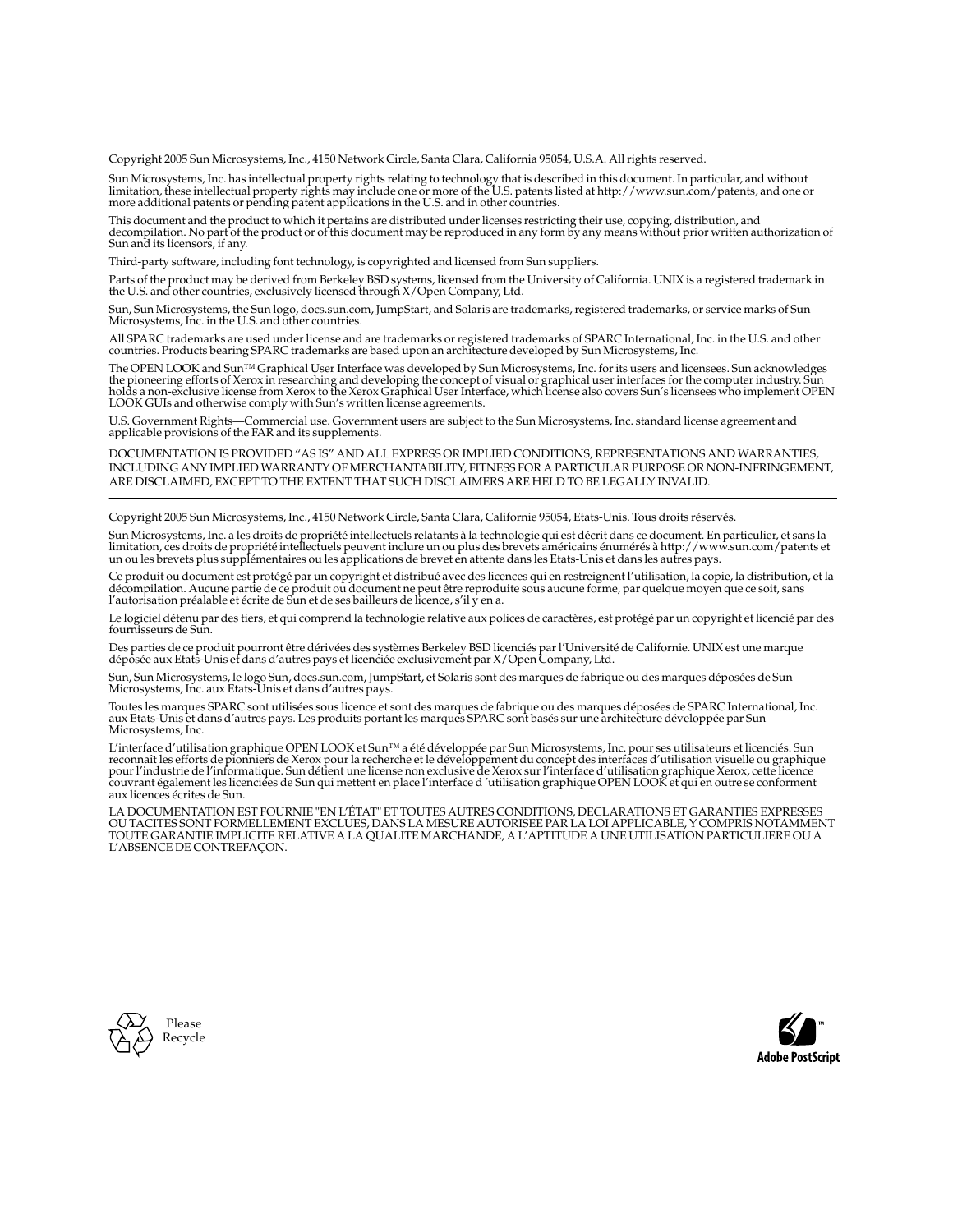# **Contents**

| Intro 1                |
|------------------------|
| add-client 3           |
| audit_public_funcs 7   |
| common_log_funcs 11    |
| common_misc_funcs 15   |
| driver_public_funcs 17 |
| jass-check-sum 21      |
| jass-execute 23        |
| make-jass-pkg 31       |
| rm-client 35           |
| security_drivers<br>37 |
|                        |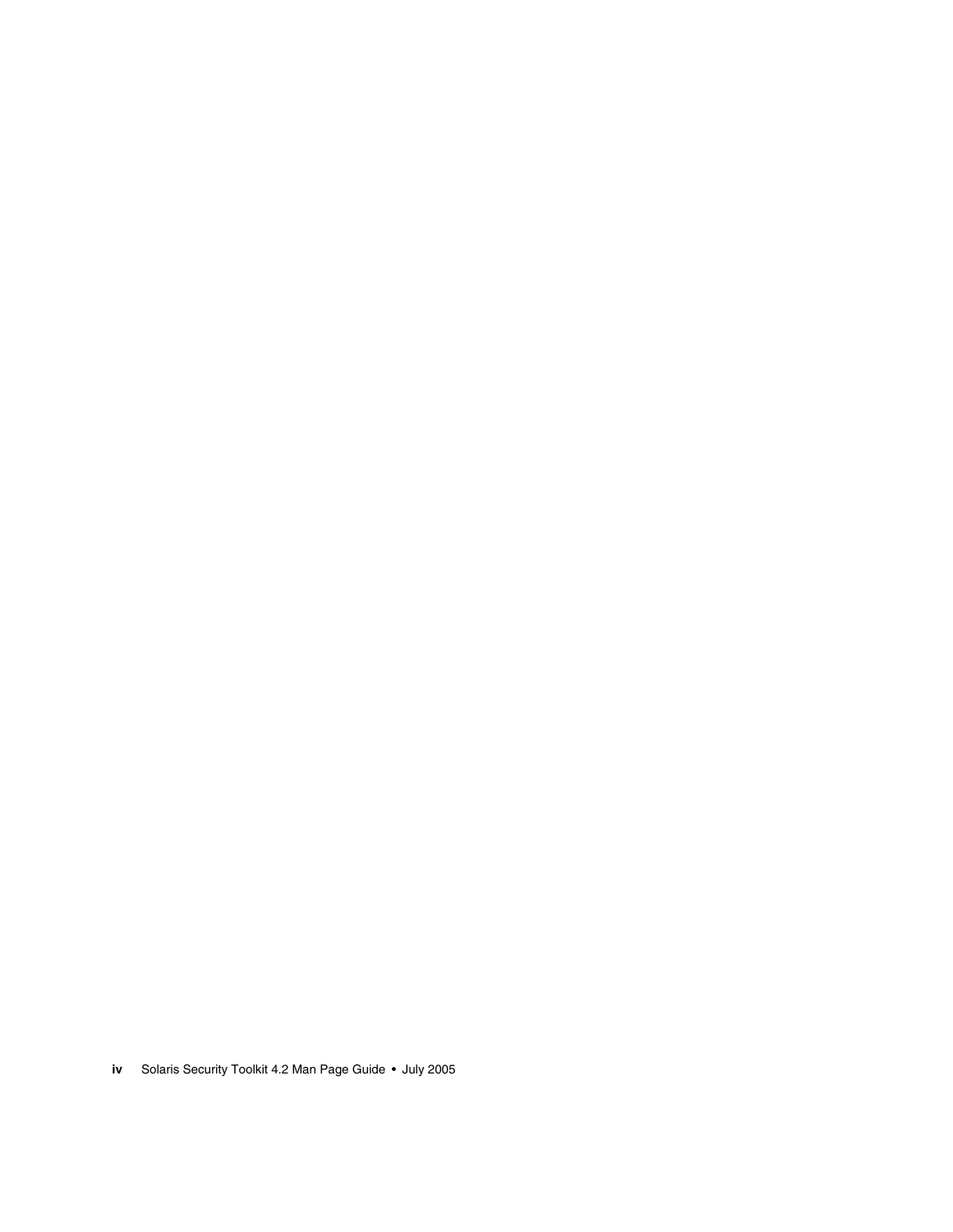# Preface

The man pages distributed with the Solaris Security 4.2 software are *not* distributed with the Solaris™ Operating System. However, they follow the format of Solaris Operating System man pages. Some Solaris Operating Systems commands are referenced in this guide, and you can find more information about them in the Solaris Reference Manual Collection or man pages. You can use these Solaris Security Toolkit 4.2 man pages to obtain information about the Solaris Security Toolkit and its features.

## Overview

The following contains a brief description of each section in the man pages and the information it references:

- Section 1M first lists the command, Intro, which you can evoke as a man page in the Solaris Security Toolkit 4.2 software. The Intro man page lists the categories of functions and drivers that are supported by Solaris Security Toolkit 4.2 software. Then the section goes on to describe, in alphabetical order, commands that are used chiefly for system maintenance and administration purposes.
- Section 4 outlines the contents of various files.
- Section 7 describes various special files that refer to specific device drivers.

Below is a generic format for man pages. The man pages of each manual section generally follow this order, but include only needed headings. For example, if there is no extended description, there is no EXTENDED DESCRIPTION section. See the Intro page for more information and detail about each section, and man(1) for more information about man pages in general.

NAME Provides the names of the commands or functions documented, followed by a brief description of what they do.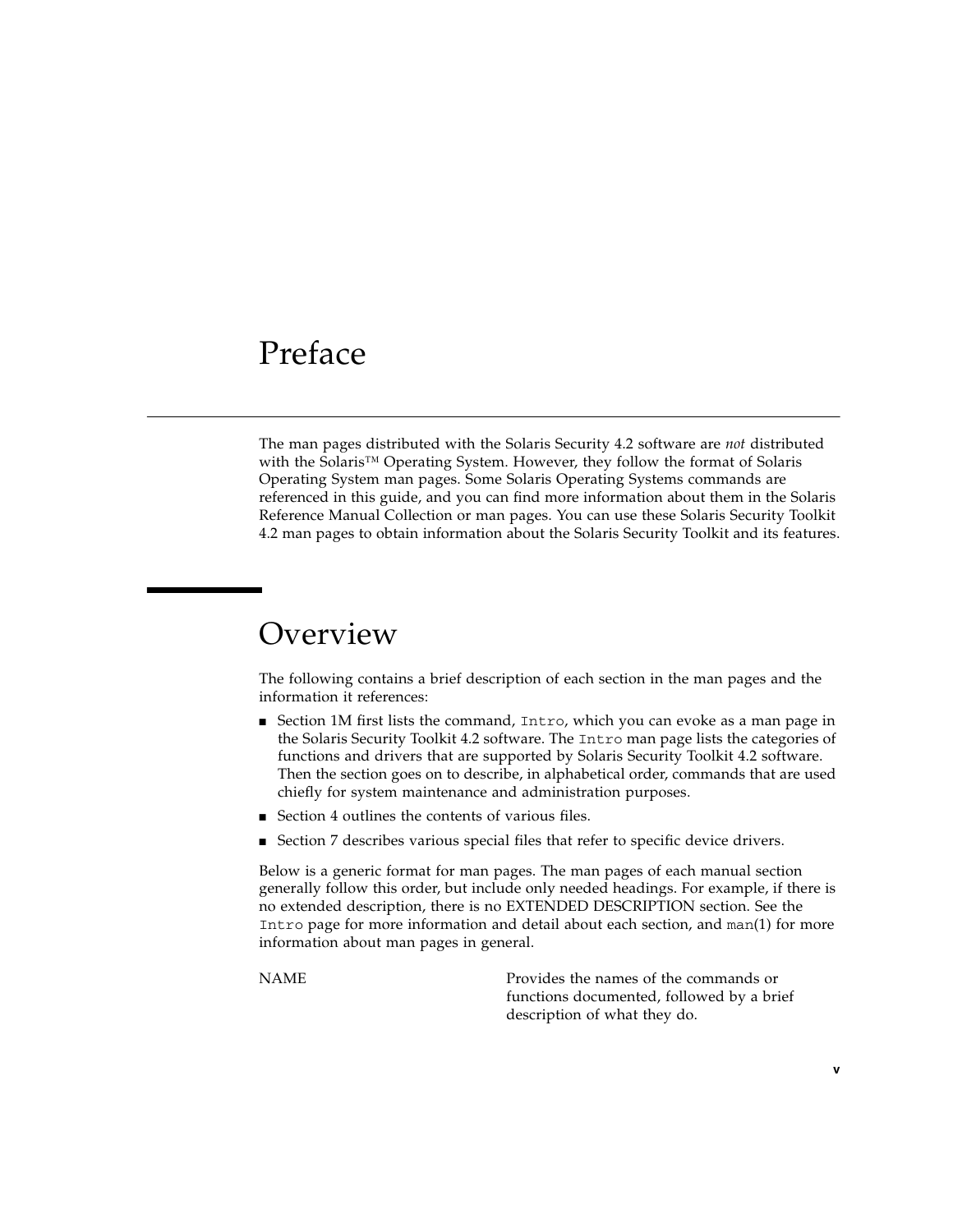| <b>SYNOPSIS</b>             | Shows the syntax of commands or functions.<br>When a command or file does not exist in the<br>standard path, its full path name is shown.<br>Options and arguments are alphabetized, with<br>single letter arguments first, and options with<br>arguments next, unless a different argument<br>order is required. |                                                                                                                                                                                                                                                                                                    |  |
|-----------------------------|-------------------------------------------------------------------------------------------------------------------------------------------------------------------------------------------------------------------------------------------------------------------------------------------------------------------|----------------------------------------------------------------------------------------------------------------------------------------------------------------------------------------------------------------------------------------------------------------------------------------------------|--|
|                             | section:                                                                                                                                                                                                                                                                                                          | The following special characters are used in this                                                                                                                                                                                                                                                  |  |
|                             | $\begin{bmatrix} 1 \end{bmatrix}$                                                                                                                                                                                                                                                                                 | Brackets. The option or argument<br>enclosed in these brackets is optional. If<br>the brackets are omitted, the argument<br>must be specified.                                                                                                                                                     |  |
|                             |                                                                                                                                                                                                                                                                                                                   | Ellipses. Several values may be provided<br>for the previous argument, or the<br>previous argument can be specified<br>multiple times, for example "filename".                                                                                                                                     |  |
|                             |                                                                                                                                                                                                                                                                                                                   | Separator. Only one of the arguments<br>separated by this character can be<br>specified at one time.                                                                                                                                                                                               |  |
|                             | $\{\quad\}$                                                                                                                                                                                                                                                                                                       | Braces. The options and/or arguments<br>enclosed within braces are<br>interdependent, such that everything<br>enclosed must be treated as a unit.                                                                                                                                                  |  |
| <b>DESCRIPTION</b>          |                                                                                                                                                                                                                                                                                                                   | Defines briefly what the command does.                                                                                                                                                                                                                                                             |  |
| <b>EXTENDED DESCRIPTION</b> |                                                                                                                                                                                                                                                                                                                   | Provides more descriptive material. Provides<br>required group privileges, if any.                                                                                                                                                                                                                 |  |
| <b>LIST OF COMMANDS</b>     | supported.                                                                                                                                                                                                                                                                                                        | Lists command, functions, and drivers that are                                                                                                                                                                                                                                                     |  |
| <b>OPTIONS</b>              |                                                                                                                                                                                                                                                                                                                   | Lists the command options with a concise<br>summary of what each option does. The options<br>are listed literally and in the order they appear in<br>the SYNOPSIS section. Possible arguments to<br>options are discussed under the option, and<br>where appropriate, default values are supplied. |  |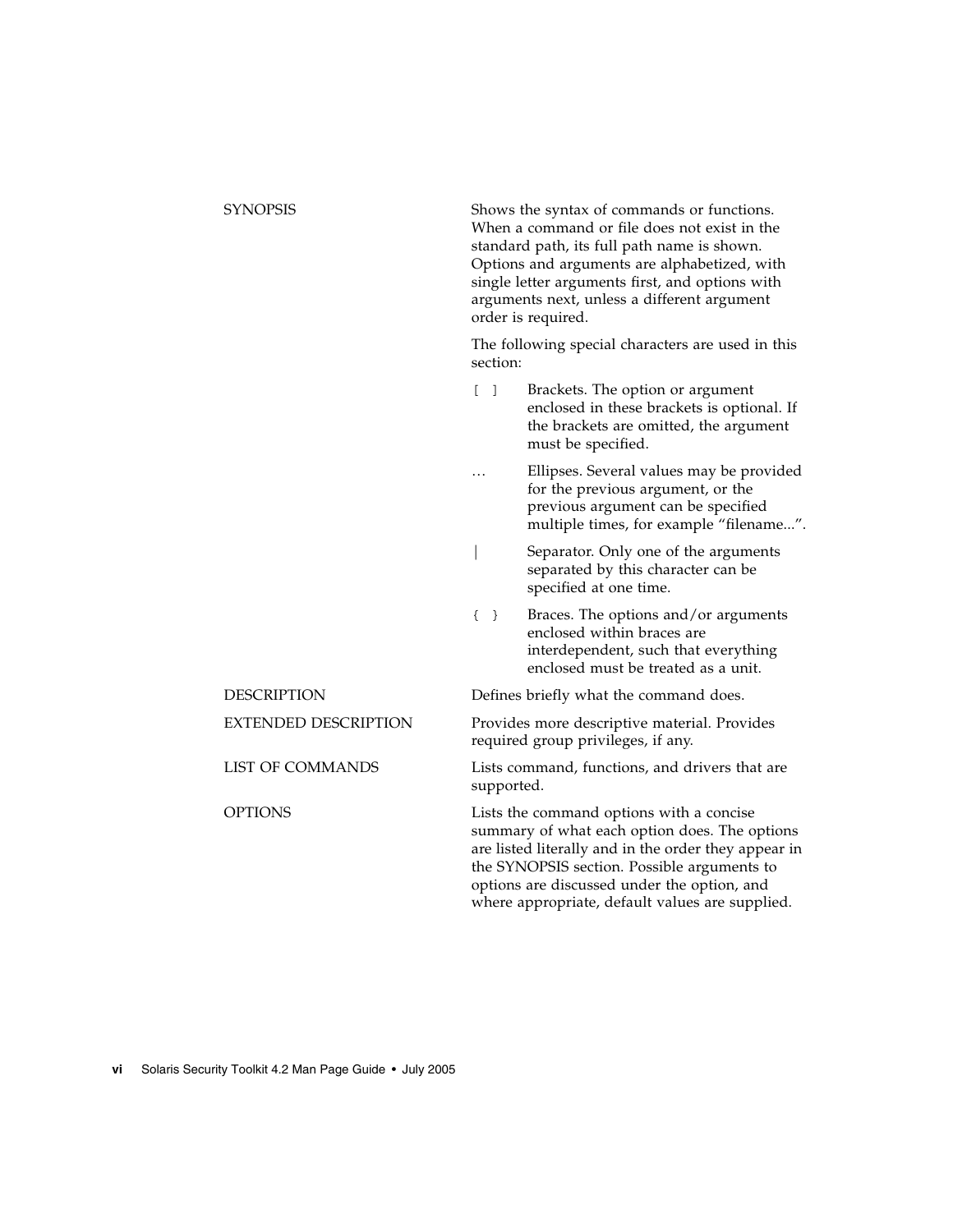| <b>EXAMPLES</b>    | This section provides examples of usage or of<br>how to use a command or function. Wherever<br>possible a complete example including command<br>line entry and machine response is shown.<br>Whenever an example is given, the prompt is<br>shown as <b>example</b> % or if the user must be<br>superuser, example#. |
|--------------------|----------------------------------------------------------------------------------------------------------------------------------------------------------------------------------------------------------------------------------------------------------------------------------------------------------------------|
| <b>EXIT STATUS</b> | This section lists the values the command returns<br>to the calling program or shell and the conditions<br>that cause these values to be returned. Usually,<br>zero is returned for successful completion and<br>values other than zero for various error<br>conditions.                                             |
| <b>FILES</b>       | This section lists all file names referred to by the<br>man page, files of interest, and files created or<br>required by commands. Each is followed by a<br>descriptive summary or explanation.                                                                                                                      |
| <b>ATTRIBUTES</b>  | This section lists characteristics of commands,<br>utilities, and device drivers by defining the<br>attribute type and its corresponding value. See<br>attributes(5) for more information.                                                                                                                           |
| <b>SEE ALSO</b>    | This section lists references to other Solaris<br>Security Toolkit man pages.                                                                                                                                                                                                                                        |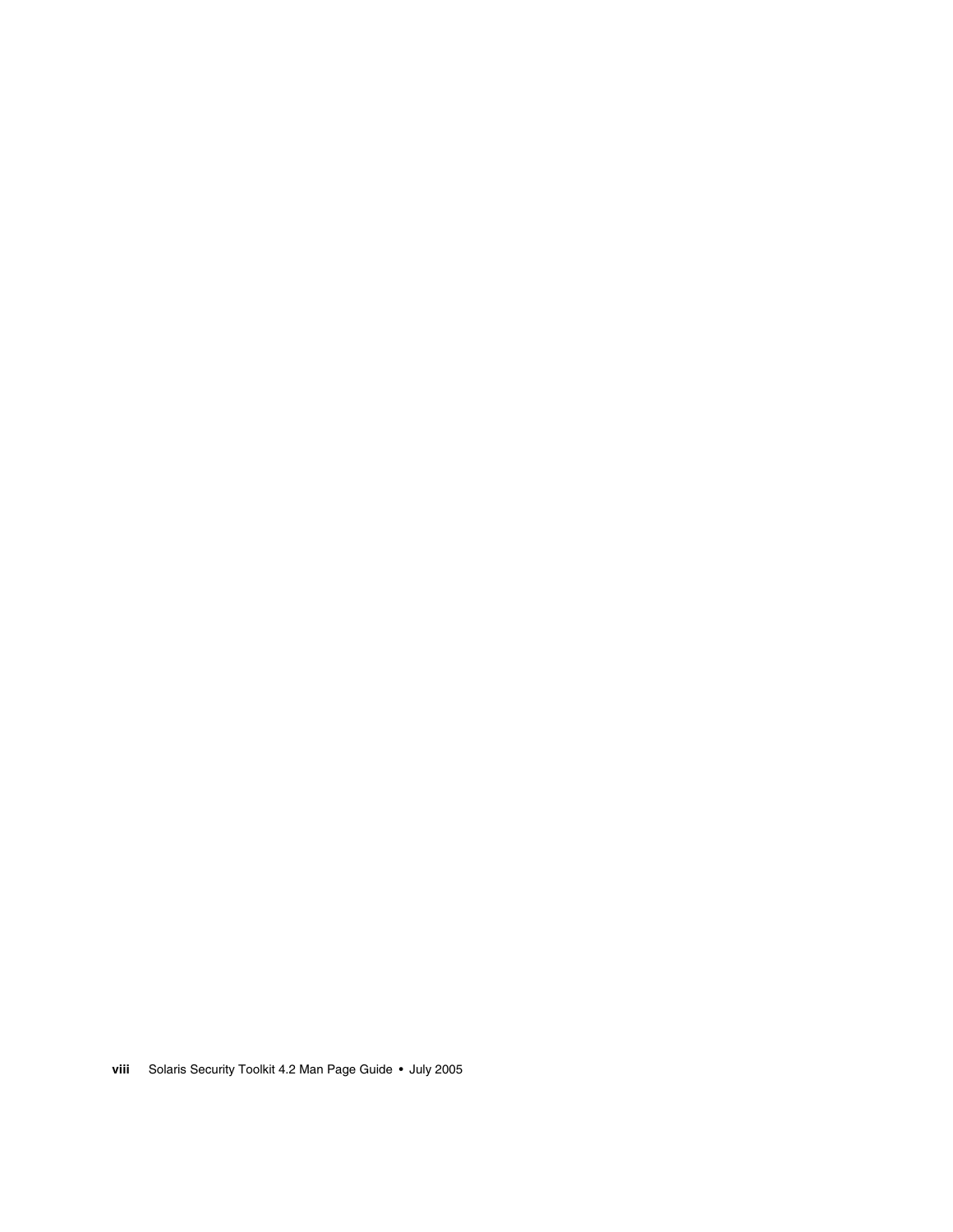<span id="page-8-0"></span>

| <b>NAME</b>                | Intro - introduce Solaris Security Toolkit administration                                                                                                                                                                                                                                                       |                                                                                                                                                                                            |  |
|----------------------------|-----------------------------------------------------------------------------------------------------------------------------------------------------------------------------------------------------------------------------------------------------------------------------------------------------------------|--------------------------------------------------------------------------------------------------------------------------------------------------------------------------------------------|--|
| <b>SYNOPSIS</b>            | Intro                                                                                                                                                                                                                                                                                                           |                                                                                                                                                                                            |  |
| <b>DESCRIPTION</b>         | Describes the commands you can execute in the Solaris Security Toolkit, also known<br>as JumpStart Architecture and Security Scripts (JASS).                                                                                                                                                                    |                                                                                                                                                                                            |  |
|                            | Sun support for Solaris Security Toolkit software is available only for its use in the<br>Solaris 8, 9, and 10 Operating Systems. While the software can be used in the Solaris<br>2.5.1, Solaris 2.6, and Solaris 7 Operating Systems, Sun support is not available for<br>its use in those operating systems. |                                                                                                                                                                                            |  |
|                            | The Solaris Security Toolkit software automatically detects which version of the<br>Solaris Operating System software is installed, then runs tasks appropriate for that<br>operating system version.                                                                                                           |                                                                                                                                                                                            |  |
| LIST OF<br><b>COMMANDS</b> | The following commands, functions, and drivers are supported by the Solaris<br>Security Toolkit 4.2 software:                                                                                                                                                                                                   |                                                                                                                                                                                            |  |
|                            | Intro                                                                                                                                                                                                                                                                                                           | Lists Solaris Security Toolkit commands, functions,<br>and drivers.                                                                                                                        |  |
|                            | add-client                                                                                                                                                                                                                                                                                                      | Simplifies adding JumpStart <sup>™</sup> clients to a JumpStart<br>server that has Solaris Security Toolkit installed.<br>add-client is a wrapper around the<br>add_install_client script. |  |
|                            | Lists all public audit functions for the Solaris Security<br>audit_public_funcs<br>Toolkit that are in the audit_public.funcs file.                                                                                                                                                                             |                                                                                                                                                                                            |  |
|                            | common_log_funcs                                                                                                                                                                                                                                                                                                | Lists all common log functions in common_log.funcs<br>file that control all logging and reporting Solaris<br>Security Toolkit functions.                                                   |  |
|                            | common_misc_funcs                                                                                                                                                                                                                                                                                               | Lists all miscellaneous framework Solaris Security<br>Toolkit functions in common misc.funcs file.                                                                                         |  |
|                            | driver_public_funcs                                                                                                                                                                                                                                                                                             | Lists all public functions for the Solaris Security<br>Toolkit drivers that are in the driver_public.funcs<br>file.                                                                        |  |
|                            | jass-check-sum                                                                                                                                                                                                                                                                                                  | Identifies file changes made since the last Security<br>Toolkit hardening run by using checksums.                                                                                          |  |
|                            | jass-execute                                                                                                                                                                                                                                                                                                    | Performs most of the functionality of the Solaris<br>Security Toolkit software.                                                                                                            |  |
|                            |                                                                                                                                                                                                                                                                                                                 |                                                                                                                                                                                            |  |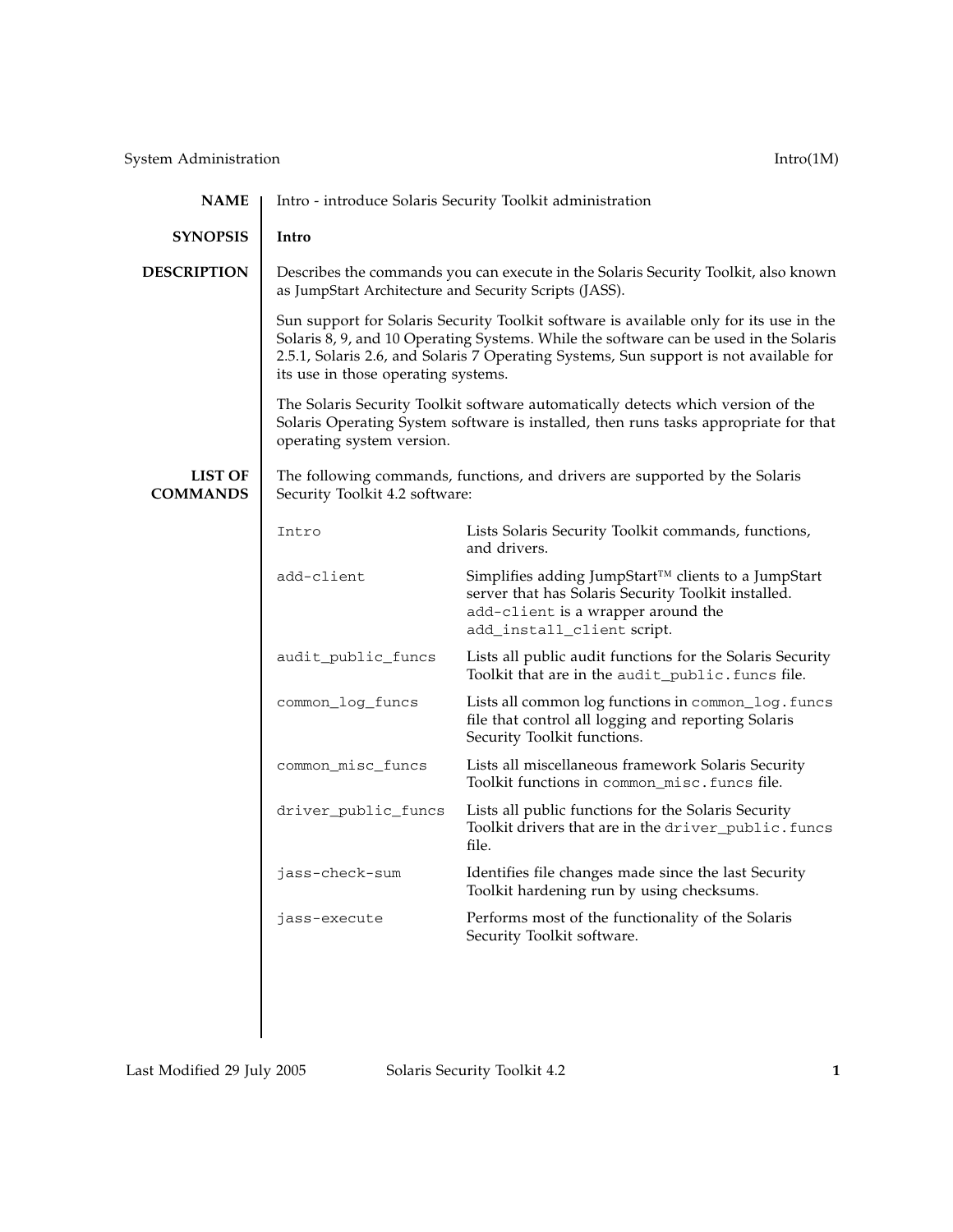| make-jass-pkg    | Allows the creation of a customized Solaris Security<br>Toolkit package from a customized version installed on<br>a system.                                                     |
|------------------|---------------------------------------------------------------------------------------------------------------------------------------------------------------------------------|
| rm-client        | Simplifies removing JumpStart clients from a<br>JumpStart server that has Solaris Security Toolkit<br>installed. rm-client is a wrapper around the<br>rm_install_client script. |
| security drivers | Lists all Solaris Security Toolkit drivers in the<br>security.drivers file in the Drivers directory.                                                                            |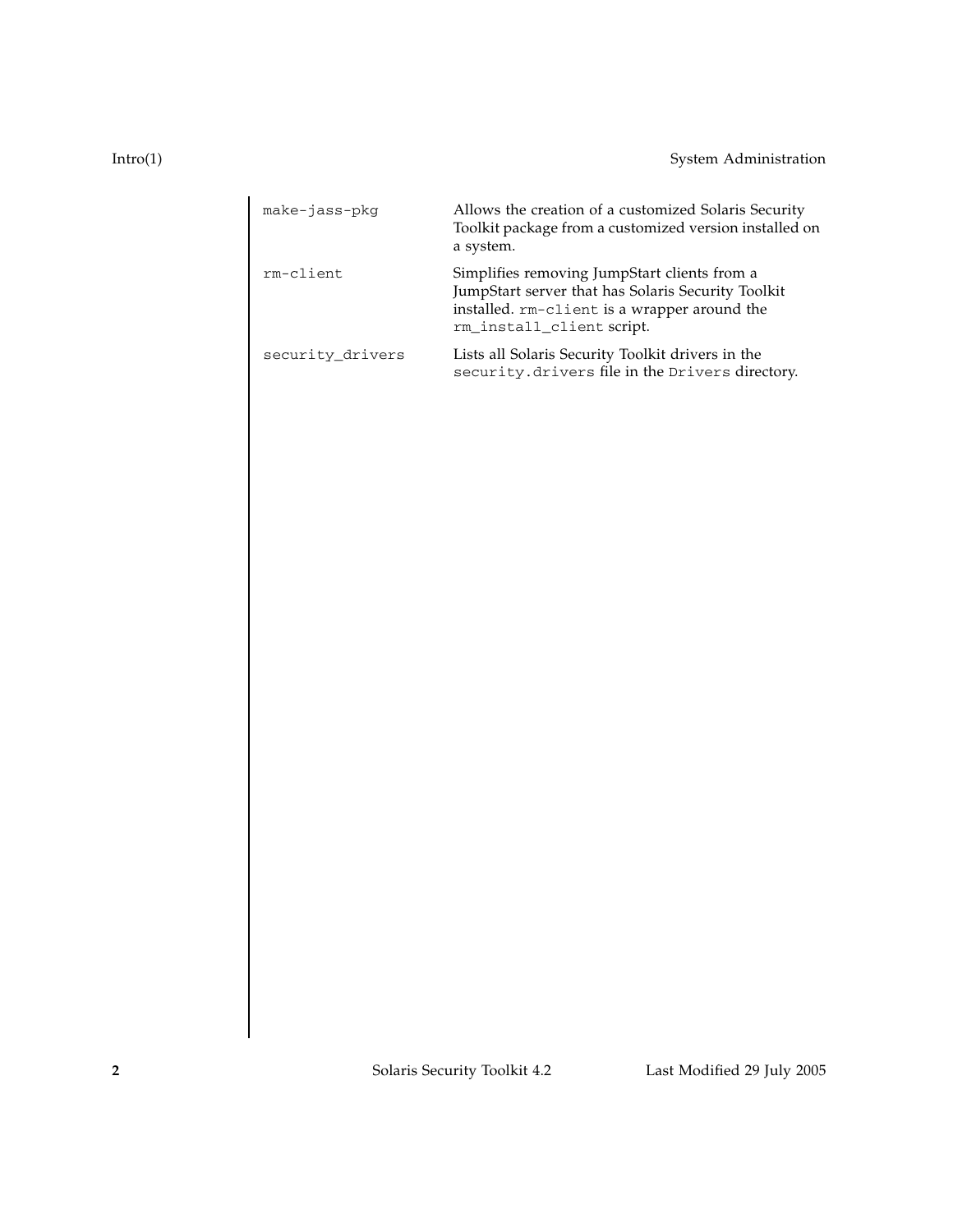<span id="page-10-0"></span>

| <b>NAME</b>                           | add-client - install JumpStart client for the Solaris Security Toolkit                                                                                                                                                                                                                                                                                                                      |                                                                                                                                                                                                                                |  |  |
|---------------------------------------|---------------------------------------------------------------------------------------------------------------------------------------------------------------------------------------------------------------------------------------------------------------------------------------------------------------------------------------------------------------------------------------------|--------------------------------------------------------------------------------------------------------------------------------------------------------------------------------------------------------------------------------|--|--|
| <b>SYNOPSIS</b>                       | <b>add-client</b> $-c$ client-host-name $[-i$ install-server] $[-m$ client-mach-class] $[-\infty, \infty)$<br>solaris-os-instance] [-s sysidcfg-dir]                                                                                                                                                                                                                                        |                                                                                                                                                                                                                                |  |  |
|                                       | add-client -?   -h                                                                                                                                                                                                                                                                                                                                                                          |                                                                                                                                                                                                                                |  |  |
|                                       | add-client $-v$                                                                                                                                                                                                                                                                                                                                                                             |                                                                                                                                                                                                                                |  |  |
| <b>DESCRIPTION</b>                    | add-client is a wrapper around the add_install_client script, which<br>simplifies adding JumpStart clients to a JumpStart server that has Solaris Security<br>Toolkit installed. The command is located in the bin directory of the Solaris<br>Security Toolkit distribution package.                                                                                                       |                                                                                                                                                                                                                                |  |  |
| <b>EXTENDED</b><br><b>DESCRIPTION</b> | For SPARC-based systems, the add-client command installs the JumpStart client<br>and configuration information needed by the Solaris Security Toolkit. The<br>command is executed from the JumpStart server.                                                                                                                                                                                |                                                                                                                                                                                                                                |  |  |
|                                       | For x86 systems, which use Dynamic Host Configuration Protocol (DHCP) clients,<br>you need to use the add_install_client script provided with the Solaris<br>(Install) Media. This also applies to JumpStart configurations that need to use<br>advanced JumpStart features not included in the add-client script, such as<br>performing the necessary JumpStart configuration for clients. |                                                                                                                                                                                                                                |  |  |
| <b>Group Privileges</b><br>Required   | You must have superuser privileges to run this command.                                                                                                                                                                                                                                                                                                                                     |                                                                                                                                                                                                                                |  |  |
| <b>OPTIONS</b>                        | The following options are supported:                                                                                                                                                                                                                                                                                                                                                        |                                                                                                                                                                                                                                |  |  |
|                                       | -c client-host-name                                                                                                                                                                                                                                                                                                                                                                         | Specifies the name of the JumpStart client to be installed.                                                                                                                                                                    |  |  |
|                                       | $-h$ $-?$                                                                                                                                                                                                                                                                                                                                                                                   | Displays usage descriptions.                                                                                                                                                                                                   |  |  |
|                                       |                                                                                                                                                                                                                                                                                                                                                                                             | Use alone. Any option specified in addition to $-h$ or $-?$<br>is ignored.                                                                                                                                                     |  |  |
|                                       | -i install-server                                                                                                                                                                                                                                                                                                                                                                           | Specifies the name of the JumpStart install server. If no<br>value is given, a list of available options is provided. If<br>the system has only one network interface then<br>add-client uses it by default.                   |  |  |
|                                       | -m <i>client-mach-class</i>                                                                                                                                                                                                                                                                                                                                                                 | Specifies the machine class of the JumpStart client. This<br>value must be in the same format as the output of the<br>uname -n command. If not specified, the default of<br>sun4u is used.                                     |  |  |
|                                       | $-\alpha$ solaris-os-instance                                                                                                                                                                                                                                                                                                                                                               | Specifies the version of the Solaris Operating System to<br>be installed on the client. If no value is given, a list of<br>available options is provided. If only one instance is<br>available, add-client uses it by default. |  |  |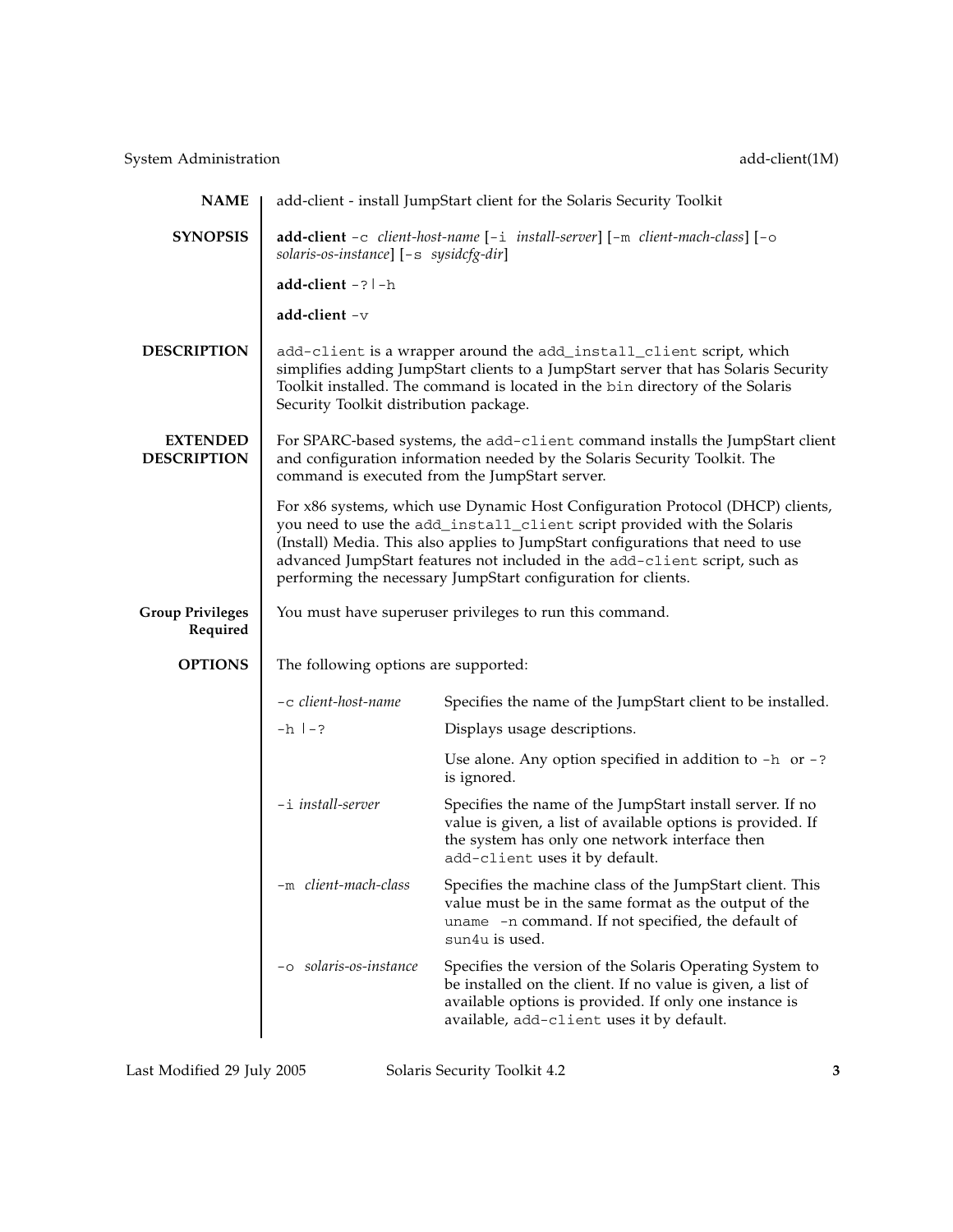```
EXAMPLES EXAMPLE 1 Adding a Client to a System Using Defaults
  where:
  EXAMPLE 2 Add a Client to a System Using Full Options
  where:
  -s sysidcfg-dir Specifies the path name to an alternate directory in which 
                         a system identification and configuration (sysidcfg) file 
                         is stored. By default, the value is set to the directory, 
                         JASS_HOME/Sysidcfg/Solaris-ver/. If this option is 
                         used, this path name should be specified relative to the 
                         JASS_HOME/Sysidcfg directory. For example, 
                         Hosts/alpha where 
                         JASS_HOME/Sysidcfg/Hosts/alpha exists and 
                         contains a sysidcfg file.
  -v Displays the version information for this program.
    sc0:#:> /opt/SUNWjass/bin/add-client -c eng1 -m sun4u 
    Selecting default operating system, Solaris_ver.
    Selecting default system interface, IP_address.
    cleaning up preexisting install client "eng1"
    removing eng1 from bootparams
    updating /etc/bootparams
    sc0:#:> 
  Solaris_ver Only version of the Solaris OS installed in JASS_HOME_DIR/OS.
  IP_address Only network interface of the system on which the command 
                   was run. Written as four sets of numbers separated by periods; 
                   for example, 172.16.0.59. 
  eng1 Host name of the JumpStart client.
    sc0:#:> /opt/SUNWjass/bin/add-client -c eng1 -i jumpserve1 -m 
    sun4u -o Solaris_9_2003-12 -s Hosts/alpha
    cleaning up preexisting install client "eng1"
    removing eng1 from bootparams
    updating /etc/bootparams
    sc0:#:> 
  eng1 Host name of the JumpStart client.
  jumpserve1 Name of the local interface on sc0, through which the JumpStart 
                   client is installed.
```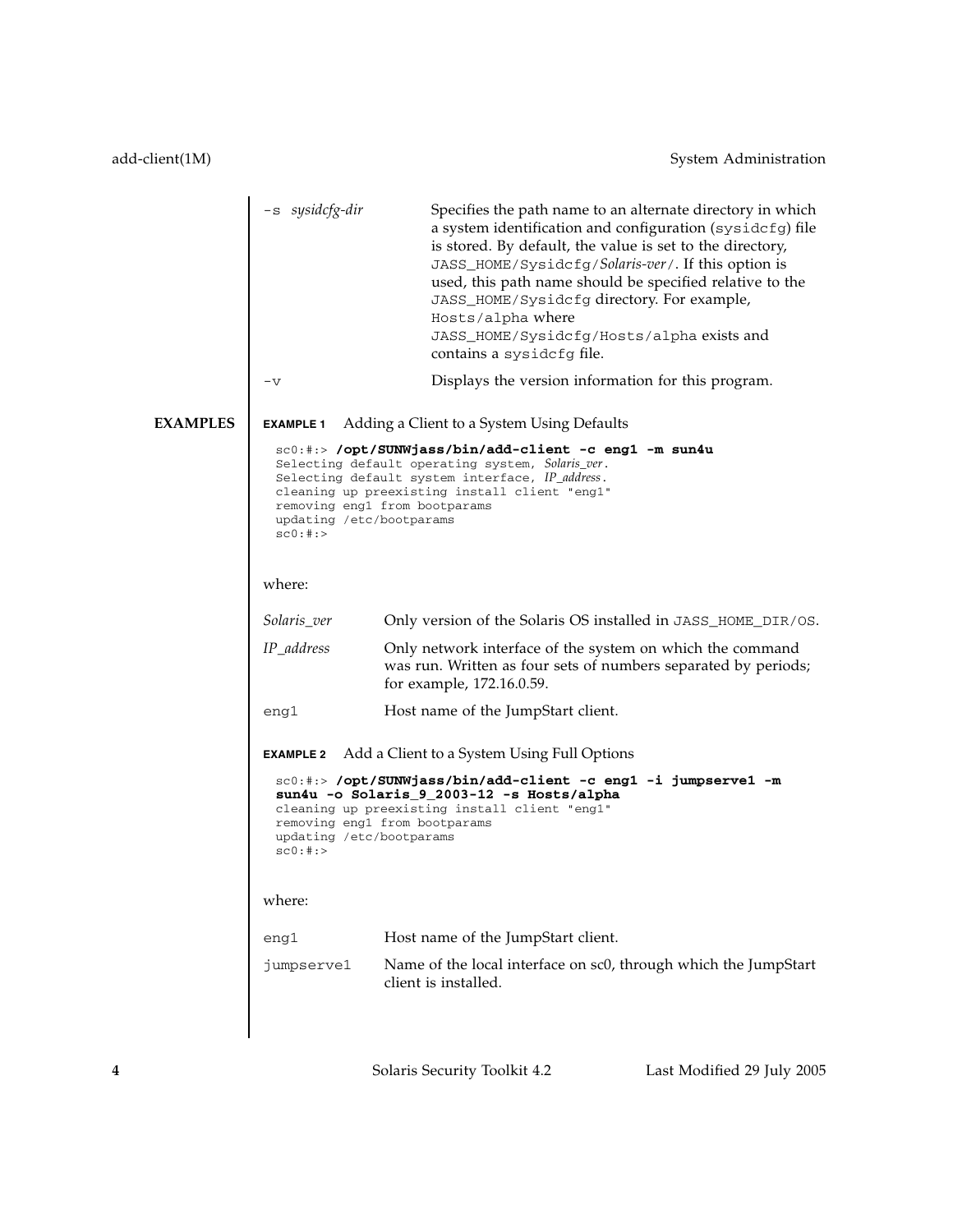# **EXIT STATUS** | The following exit values are returned: **ATTRIBUTES** See **attributes** (5) for descriptions of the following attributes. **SEE ALSO jass-check-sum**(1M) **jass-execute**(1M) **make-jass-pkg**(1M) **rm-client**(1M) 0 Successful completion. 1 Error occurred. **Attribute Types Attribute Values** Availability SUNWjass Interface Stability Unstable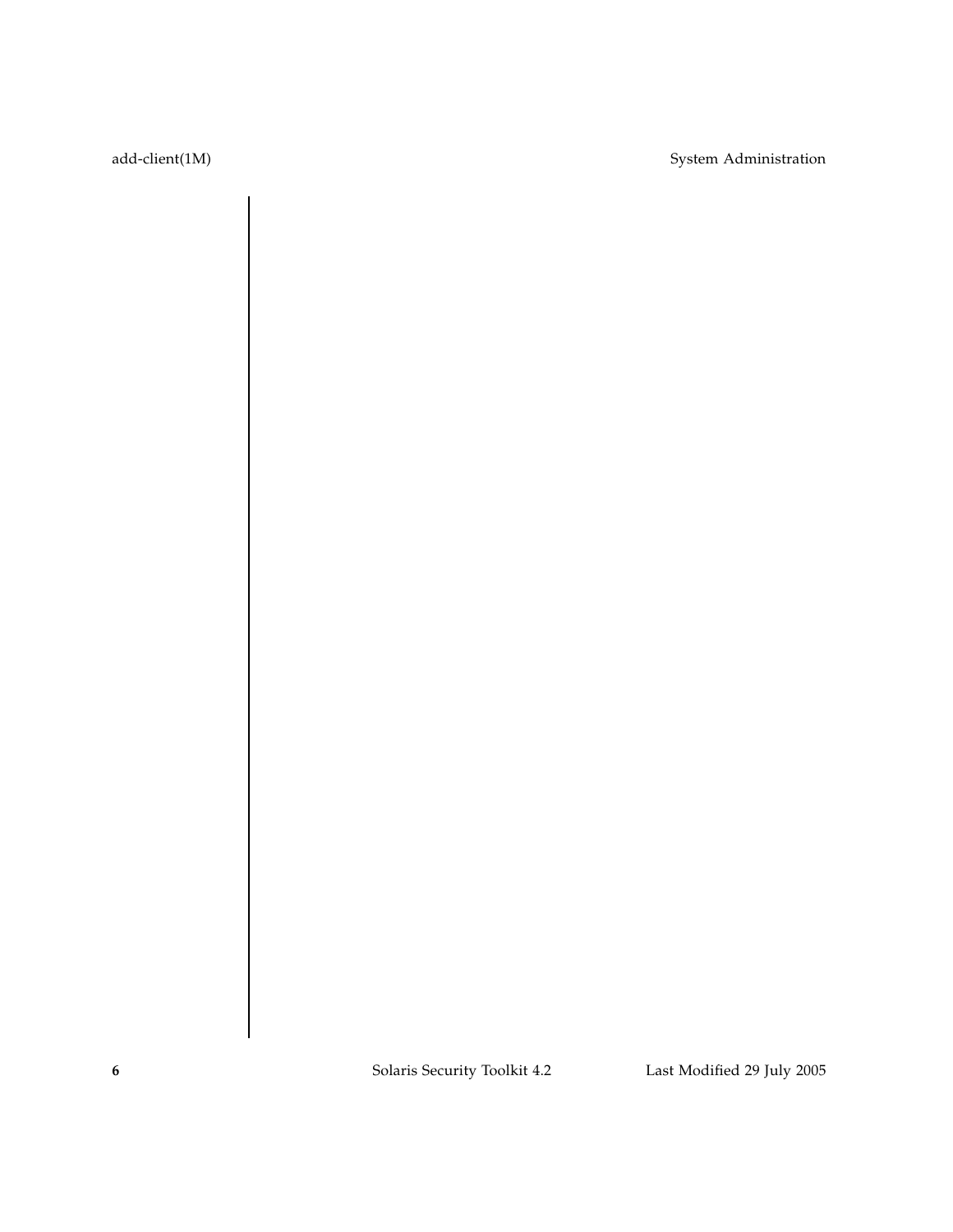<span id="page-14-0"></span>

| <b>NAME</b>                                     | audit_public_funcs - list all public audit functions in audit_public.funcs file                                                                                                                                                                                                                                                                                                                                                                                                                                                                                 |  |  |
|-------------------------------------------------|-----------------------------------------------------------------------------------------------------------------------------------------------------------------------------------------------------------------------------------------------------------------------------------------------------------------------------------------------------------------------------------------------------------------------------------------------------------------------------------------------------------------------------------------------------------------|--|--|
| <b>SYNOPSIS</b>                                 | audit public funcs                                                                                                                                                                                                                                                                                                                                                                                                                                                                                                                                              |  |  |
| <b>DESCRIPTION</b>                              | All auditing functions used in audit scripts are located in the Drivers directory in<br>the audit_public.funcs file. Functions defined in this file are public and can be<br>freely used in both standard and custom audit scripts. In many cases, the functions<br>defined in this file are stubs that call functions defined in the<br>audit_private.funcs file. These stubs were implemented to allow users to code<br>their scripts to these public interfaces without needing to know if the underlying<br>code is modified or enhanced in later releases. |  |  |
|                                                 | Framework functions provide flexibility for you to change the behavior of the<br>Solaris Security Toolkit software without modifying source code.                                                                                                                                                                                                                                                                                                                                                                                                               |  |  |
| <b>EXTENDED</b><br><b>DESCRIPTION</b>           | <b>Note</b> – Two types of audit functions are in the software: private and public. The<br>functions defined in the audit_private. funcs file are private and not for public<br>use. Never use the private scripts defined in this file. Only use the public scripts<br>defined in the audit_public.funcs file.                                                                                                                                                                                                                                                 |  |  |
|                                                 | Use these functions as part of audit scripts to assess components of the system's<br>stored and run-time configurations. These functions are public interfaces to the<br>Solaris Security Toolkit software's audit framework.                                                                                                                                                                                                                                                                                                                                   |  |  |
|                                                 | When customizing or creating audit scripts, use the following functions to perform<br>standard operations:                                                                                                                                                                                                                                                                                                                                                                                                                                                      |  |  |
|                                                 | check_fileContentsExist and check_fileContentsNotExist                                                                                                                                                                                                                                                                                                                                                                                                                                                                                                          |  |  |
|                                                 | check_fileExists and check_fileNotExists<br>п                                                                                                                                                                                                                                                                                                                                                                                                                                                                                                                   |  |  |
| check_fileGroupMatch and check_fileGroupNoMatch |                                                                                                                                                                                                                                                                                                                                                                                                                                                                                                                                                                 |  |  |
| check_fileModeMatch and check_fileModeNoMatch   |                                                                                                                                                                                                                                                                                                                                                                                                                                                                                                                                                                 |  |  |
| check_fileOwnerMatch and check_fileOwnerNoMatch |                                                                                                                                                                                                                                                                                                                                                                                                                                                                                                                                                                 |  |  |
| ■ check_fileTemplate                            |                                                                                                                                                                                                                                                                                                                                                                                                                                                                                                                                                                 |  |  |
|                                                 | check_fileTypeMatch and check_fileTypeNoMatch                                                                                                                                                                                                                                                                                                                                                                                                                                                                                                                   |  |  |
|                                                 | check_if_crontab_entry_present                                                                                                                                                                                                                                                                                                                                                                                                                                                                                                                                  |  |  |
|                                                 | check_keyword_value_pair                                                                                                                                                                                                                                                                                                                                                                                                                                                                                                                                        |  |  |
|                                                 | ∎ check minimized                                                                                                                                                                                                                                                                                                                                                                                                                                                                                                                                               |  |  |
|                                                 | check_minimized_service<br>п                                                                                                                                                                                                                                                                                                                                                                                                                                                                                                                                    |  |  |
|                                                 | check_packageExists and check_packageNotExists<br>п                                                                                                                                                                                                                                                                                                                                                                                                                                                                                                             |  |  |
|                                                 | check_patchExists and check_patchNotExists                                                                                                                                                                                                                                                                                                                                                                                                                                                                                                                      |  |  |
|                                                 | check_processArgsMatch and check_processArgsNoMatch<br>■                                                                                                                                                                                                                                                                                                                                                                                                                                                                                                        |  |  |
|                                                 | check_processExists and check_processNotExists<br>п                                                                                                                                                                                                                                                                                                                                                                                                                                                                                                             |  |  |
|                                                 | check_serviceConfigExists and check_serviceConfigNotExists                                                                                                                                                                                                                                                                                                                                                                                                                                                                                                      |  |  |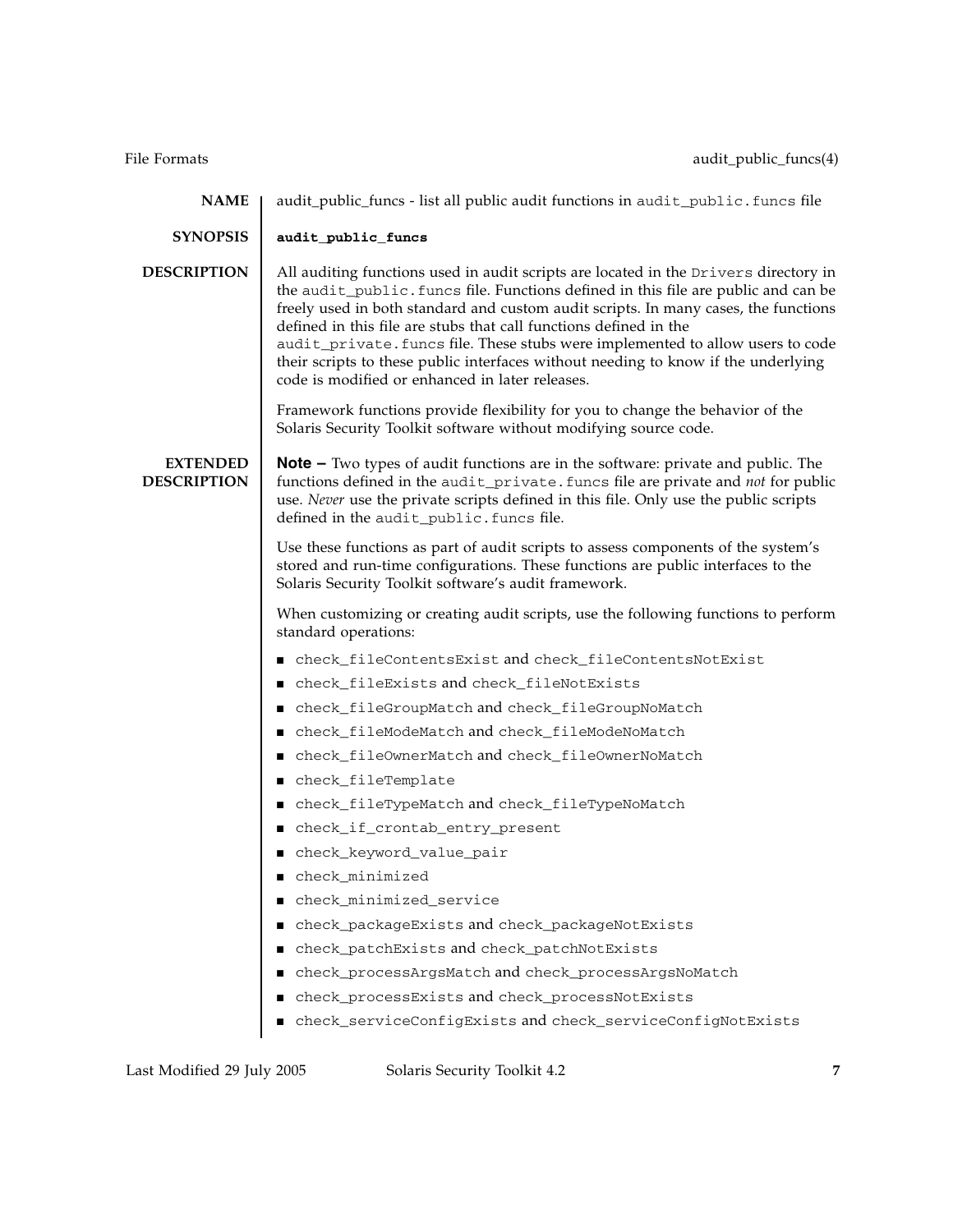|                                                        | ■ check_serviceDisabled and check_serviceEnabled                 |                                                                                                                                                                          |  |
|--------------------------------------------------------|------------------------------------------------------------------|--------------------------------------------------------------------------------------------------------------------------------------------------------------------------|--|
|                                                        | ■ check_serviceInstalled and check_serviceNotInstalled           |                                                                                                                                                                          |  |
|                                                        |                                                                  | check_serviceOptionDisabled and check_serviceOptionEnabled                                                                                                               |  |
|                                                        | ■ check_servicePropDisabled                                      |                                                                                                                                                                          |  |
|                                                        | ■ check_serviceRunning and check_serviceNotRunning               |                                                                                                                                                                          |  |
|                                                        | ■ check_startScriptExists and check_startScriptNotExists         |                                                                                                                                                                          |  |
| ■ check_stopScriptExists and check_stopScriptNotExists |                                                                  |                                                                                                                                                                          |  |
| ■ check_userLocked and check_userNotLocked             |                                                                  |                                                                                                                                                                          |  |
|                                                        | ■ finish audit                                                   |                                                                                                                                                                          |  |
|                                                        | get_cmdFromService                                               |                                                                                                                                                                          |  |
|                                                        | start_audit                                                      |                                                                                                                                                                          |  |
|                                                        | Reference Manual.                                                | For detailed information and instructions on the use of each of these functions<br>please refer to the "Framework Functions" chapter of the Solaris Security Toolkit 4.2 |  |
| <b>EXAMPLES</b>                                        | Checking for the Existence of a File<br><b>EXAMPLE 1</b>         |                                                                                                                                                                          |  |
|                                                        | check_fileExists /etc/inet/inetd.conf 1 LOG                      |                                                                                                                                                                          |  |
|                                                        | <b>EXAMPLE 2</b> Checking for the Existence of a Package         |                                                                                                                                                                          |  |
|                                                        | check_packageExists SUNWsshdu 1 LOG                              |                                                                                                                                                                          |  |
| <b>ATTRIBUTES</b>                                      | See attributes (5) for descriptions of the following attributes. |                                                                                                                                                                          |  |
|                                                        | <b>ATTRIBUTE TYPE</b>                                            | <b>ATTRIBUTE VALUES</b>                                                                                                                                                  |  |
|                                                        | Availability                                                     | SUNWjass                                                                                                                                                                 |  |
|                                                        | Stability                                                        | Unstable                                                                                                                                                                 |  |
| <b>SEE ALSO</b>                                        | add-client (1M)                                                  |                                                                                                                                                                          |  |
|                                                        | common_log_funcs (4)                                             |                                                                                                                                                                          |  |
|                                                        | common_misc_funcs(4)                                             |                                                                                                                                                                          |  |
|                                                        | driver_public_funcs(4)                                           |                                                                                                                                                                          |  |
|                                                        | jass-check-sum (1M)                                              |                                                                                                                                                                          |  |
|                                                        | jass-execute (1M)                                                |                                                                                                                                                                          |  |
|                                                        | make-jass-pkg (1M)                                               |                                                                                                                                                                          |  |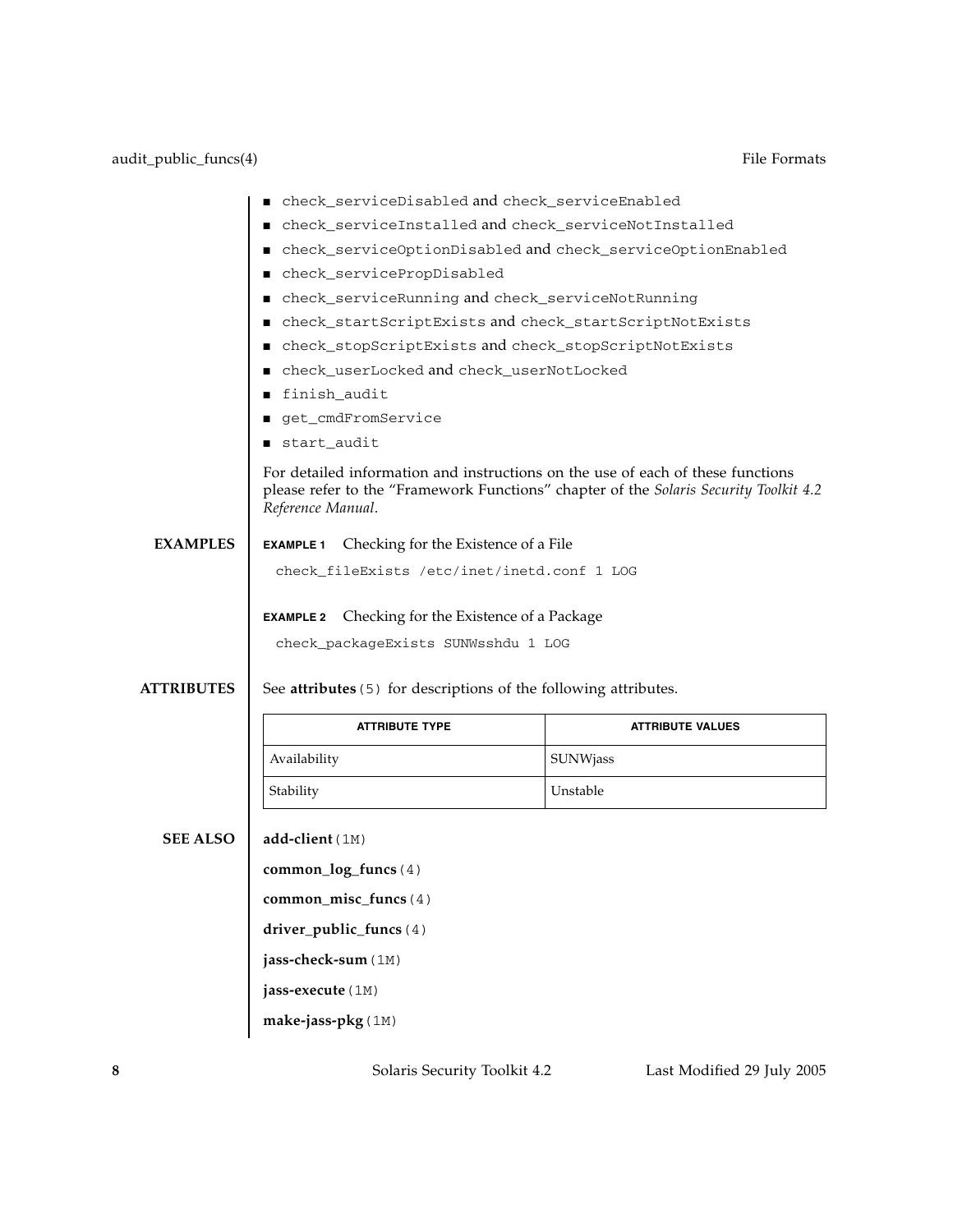**rm-client**(1M)

**security\_drivers**(7)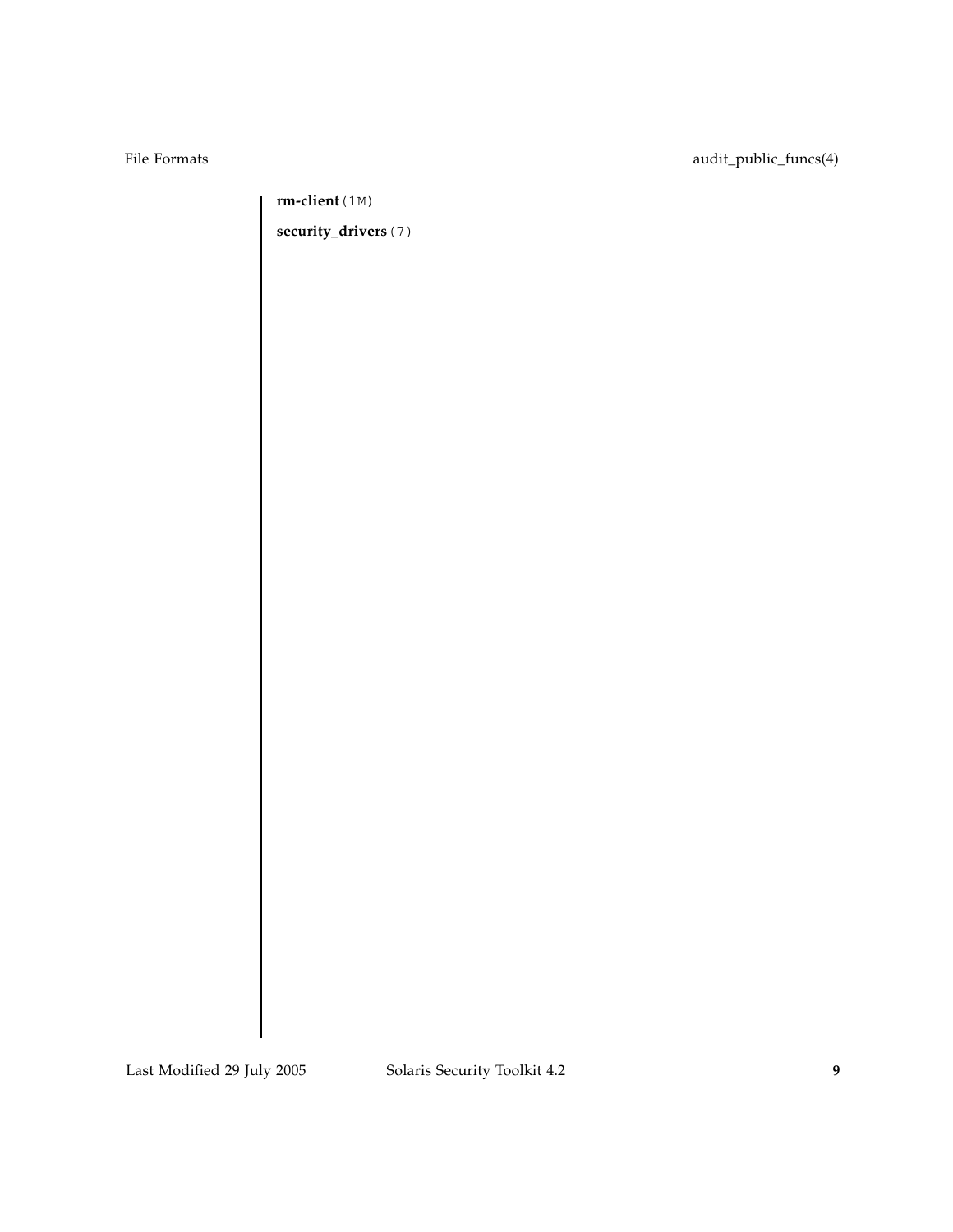audit\_public\_funcs(4) File Formats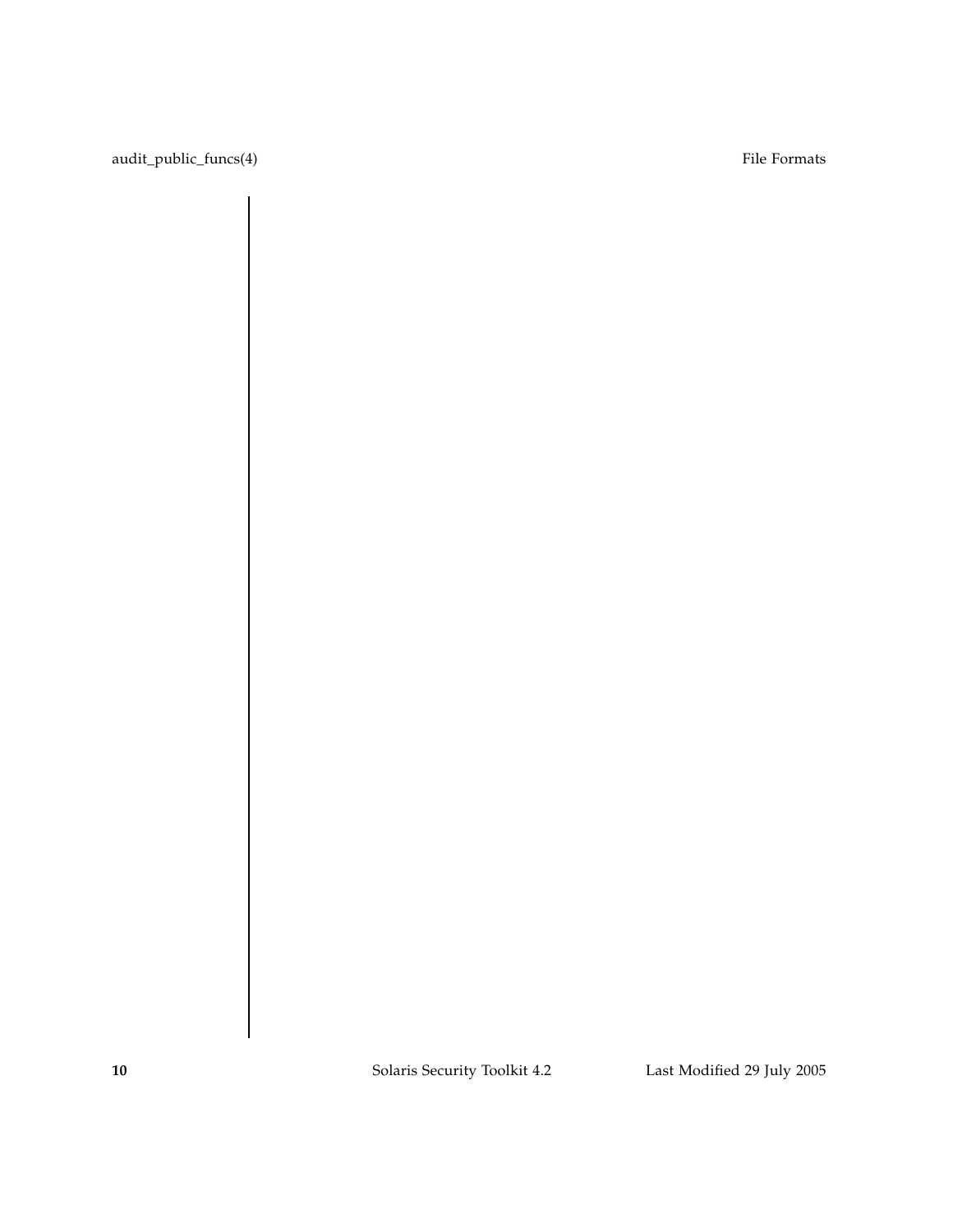<span id="page-18-0"></span>

| <b>NAME</b>        | common_log_funcs - list all common log functions in the common_log. funcs file                                                                                                                                                                                                                                                                                      |  |  |
|--------------------|---------------------------------------------------------------------------------------------------------------------------------------------------------------------------------------------------------------------------------------------------------------------------------------------------------------------------------------------------------------------|--|--|
| <b>SYNOPSIS</b>    | common log funcs                                                                                                                                                                                                                                                                                                                                                    |  |  |
| <b>DESCRIPTION</b> | All logging and reporting functions are located in the Drivers directory in a file<br>called common_log.funcs. The logging and reporting functions are used in all of<br>the Solaris Security Toolkit software's operational modes; therefore, they are<br>considered common functions. For example, functions such as logWarning and<br>logError are in this file. |  |  |
|                    | Framework functions provide flexibility for you to change the behavior of the<br>Solaris Security Toolkit software without modifying source code.                                                                                                                                                                                                                   |  |  |
| <b>EXTENDED</b>    | The following is a list of common log functions:                                                                                                                                                                                                                                                                                                                    |  |  |
| <b>DESCRIPTION</b> | logBanner<br>п                                                                                                                                                                                                                                                                                                                                                      |  |  |
|                    | logDebug                                                                                                                                                                                                                                                                                                                                                            |  |  |
|                    | logError                                                                                                                                                                                                                                                                                                                                                            |  |  |
|                    | logFailure                                                                                                                                                                                                                                                                                                                                                          |  |  |
|                    | logFileContentsExist and logFileContentsNotExist<br>п                                                                                                                                                                                                                                                                                                               |  |  |
|                    | logFileExists and logFileNotExists<br>п                                                                                                                                                                                                                                                                                                                             |  |  |
|                    | logFileGroupMatch and logFileGroupNoMatch                                                                                                                                                                                                                                                                                                                           |  |  |
|                    | logFileModeMatch and logFileModeNoMatch<br>п                                                                                                                                                                                                                                                                                                                        |  |  |
|                    | logFileNotFound                                                                                                                                                                                                                                                                                                                                                     |  |  |
|                    | logFileOwnerMatch and logFileOwnerNoMatch<br>п                                                                                                                                                                                                                                                                                                                      |  |  |
|                    | logFileTypeMatch and logFileTypeNoMatch<br>п                                                                                                                                                                                                                                                                                                                        |  |  |
|                    | logFinding                                                                                                                                                                                                                                                                                                                                                          |  |  |
|                    | logFormattedMessage<br>п                                                                                                                                                                                                                                                                                                                                            |  |  |
|                    | logInvalidDisableMode<br>п                                                                                                                                                                                                                                                                                                                                          |  |  |
|                    | logInvalidOSRevision<br>п                                                                                                                                                                                                                                                                                                                                           |  |  |
|                    | logMessage                                                                                                                                                                                                                                                                                                                                                          |  |  |
|                    | logNotGlobalZone<br>п                                                                                                                                                                                                                                                                                                                                               |  |  |
|                    | logNotice<br>п                                                                                                                                                                                                                                                                                                                                                      |  |  |
|                    | logPackageExists and logPackageNotExists                                                                                                                                                                                                                                                                                                                            |  |  |
|                    | logPatchExists and logPatchNotExists<br>п                                                                                                                                                                                                                                                                                                                           |  |  |
|                    | logProcessArgsMatch and logProcessArgsNoMatch<br>п                                                                                                                                                                                                                                                                                                                  |  |  |
|                    | logProcessExists and logProcessNotExists<br>п                                                                                                                                                                                                                                                                                                                       |  |  |
|                    | logProcessNotFound                                                                                                                                                                                                                                                                                                                                                  |  |  |
|                    | logScore<br>п                                                                                                                                                                                                                                                                                                                                                       |  |  |
|                    |                                                                                                                                                                                                                                                                                                                                                                     |  |  |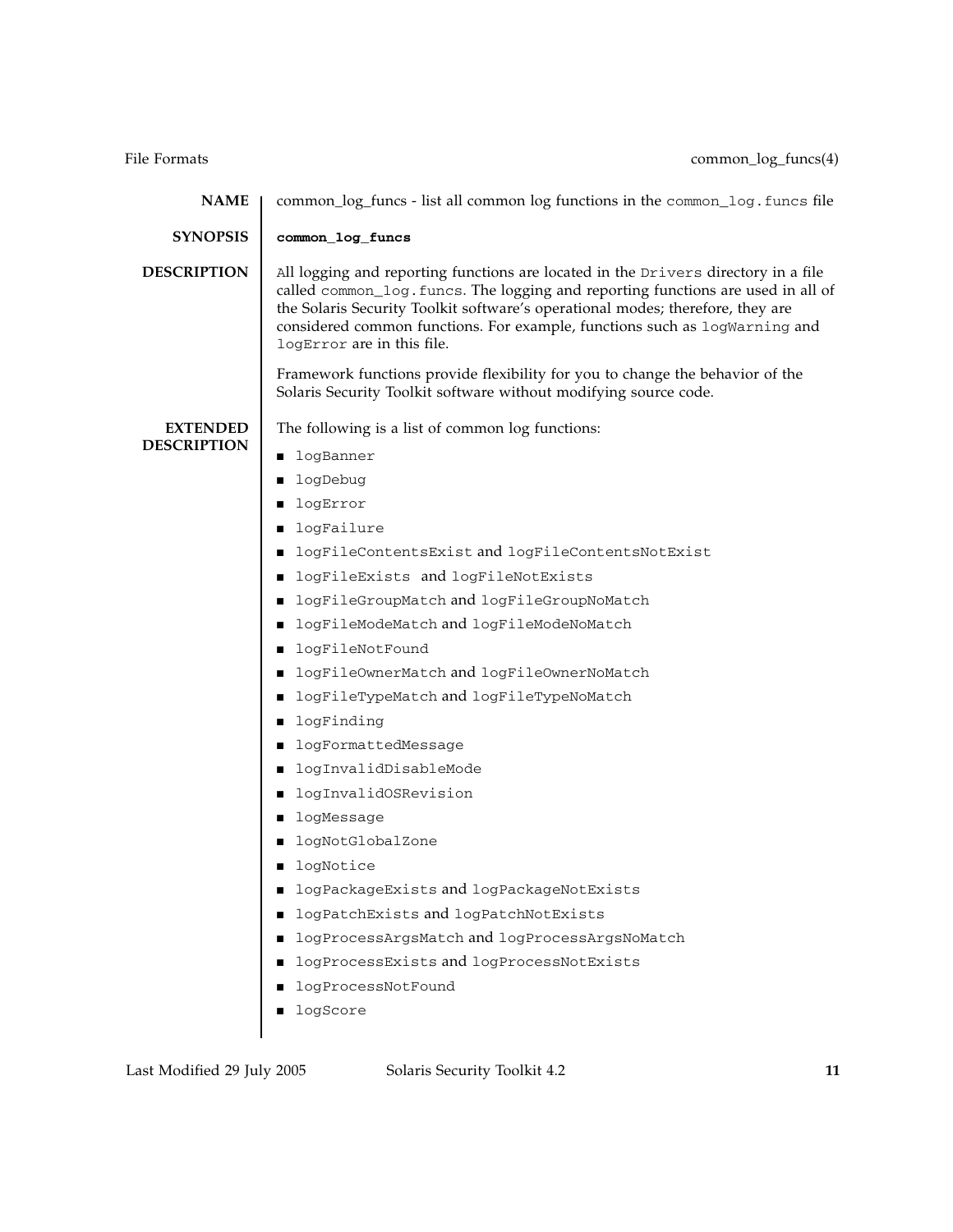|                   | Availability                                                                                                                                                                                  | <b>SUNWjass</b>         |
|-------------------|-----------------------------------------------------------------------------------------------------------------------------------------------------------------------------------------------|-------------------------|
|                   | ATTRIBUTE TYPE                                                                                                                                                                                | <b>ATTRIBUTE VALUES</b> |
| <b>ATTRIBUTES</b> | See attributes (5) for descriptions of the following attributes.                                                                                                                              |                         |
|                   | Usage:<br>logFileExists /etc/issue<br>Output:<br>[NOTE] File /etc/issue was found.                                                                                                            |                         |
|                   | Logging a Log File Existence<br><b>EXAMPLE 2</b>                                                                                                                                              |                         |
|                   | Usage:<br>logFailure "Package SUNWatfsr is installed."<br>Output:<br>[FAIL] Package SUNWatfsr is installed.                                                                                   |                         |
| <b>EXAMPLES</b>   | Logging a Log Failure<br><b>EXAMPLE 1</b>                                                                                                                                                     |                         |
|                   | For detailed information and instructions on the use of each of these functions<br>please refer to the "Framework Functions" chapter of the Solaris Security Toolkit 4.2<br>Reference Manual. |                         |
|                   | logWarning<br>$\blacksquare$                                                                                                                                                                  |                         |
|                   | logUserLocked and logUserNotLocked                                                                                                                                                            |                         |
|                   | logUndoBackupWarning<br>п                                                                                                                                                                     |                         |
|                   | logSummary                                                                                                                                                                                    |                         |
|                   | logStopScriptExists and logStopScriptNotExists<br>п<br>logSuccess                                                                                                                             |                         |
|                   | logStartScriptExists and logStartScriptNotExists                                                                                                                                              |                         |
|                   | logServiceRunning and logServiceNotRunning                                                                                                                                                    |                         |
|                   | logServicePropDisabled and logServicePropEnabled<br>п                                                                                                                                         |                         |
|                   | logServiceProcessList                                                                                                                                                                         |                         |
|                   | logServiceOptionDisabled and logServiceOptionEnabled<br>п                                                                                                                                     |                         |
|                   | logServiceInstalled and logServiceNotInstalled<br>п                                                                                                                                           |                         |
|                   | logServiceDisabled and logServiceEnabled                                                                                                                                                      |                         |
|                   | logServiceConfigExists and logServiceConfigNotExists                                                                                                                                          |                         |
|                   | logScriptFailure                                                                                                                                                                              |                         |

**SEE ALSO** add-client (1M)

Stability **Unstable**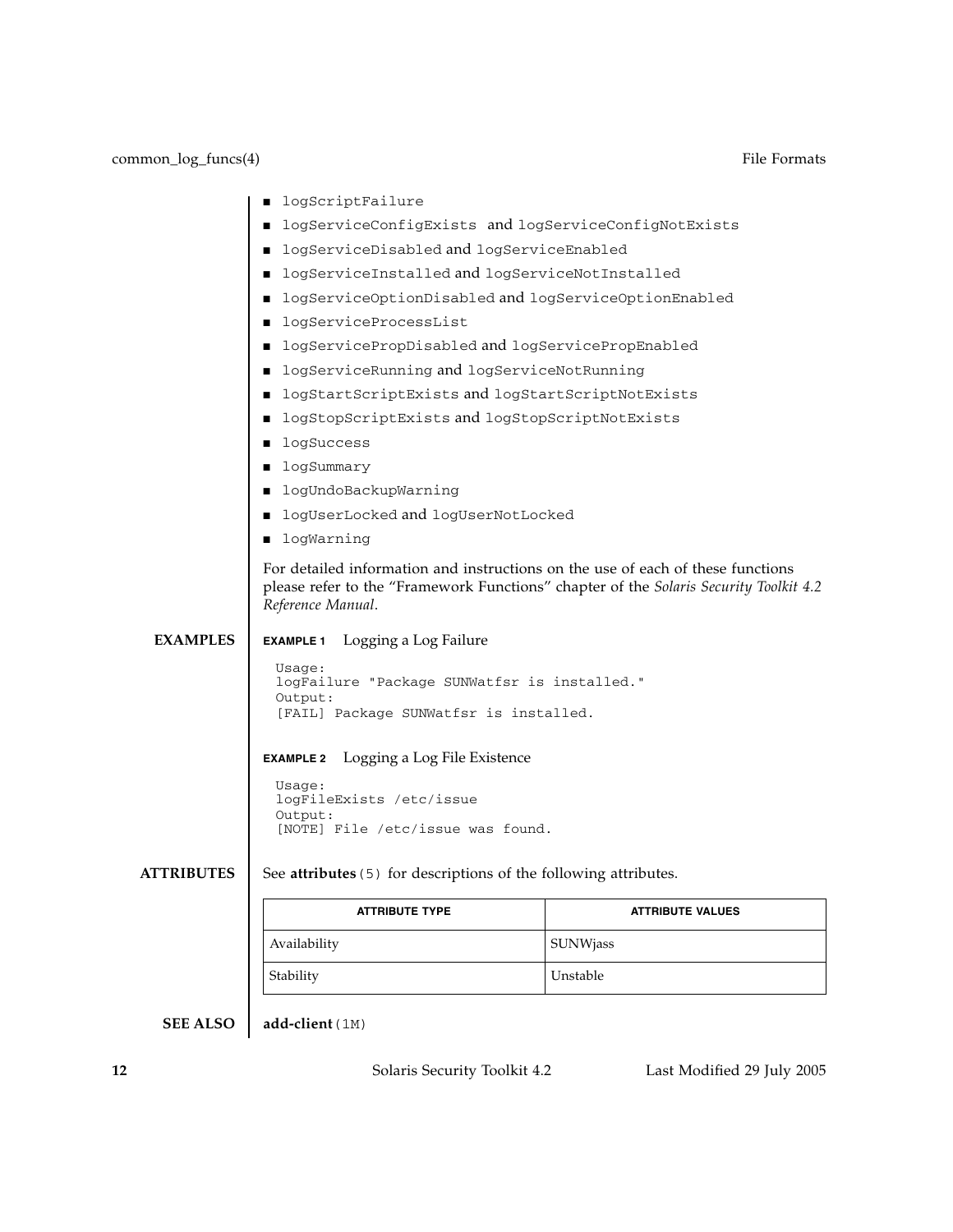**audit\_public\_funcs**(4)

**common\_misc\_funcs**(4)

**driver\_public\_funcs**(4)

**jass-check-sum**(1M)

**jass-execute**(1M)

**make-jass-pkg**(1M)

**rm-client**(1M)

**security\_drivers**(7)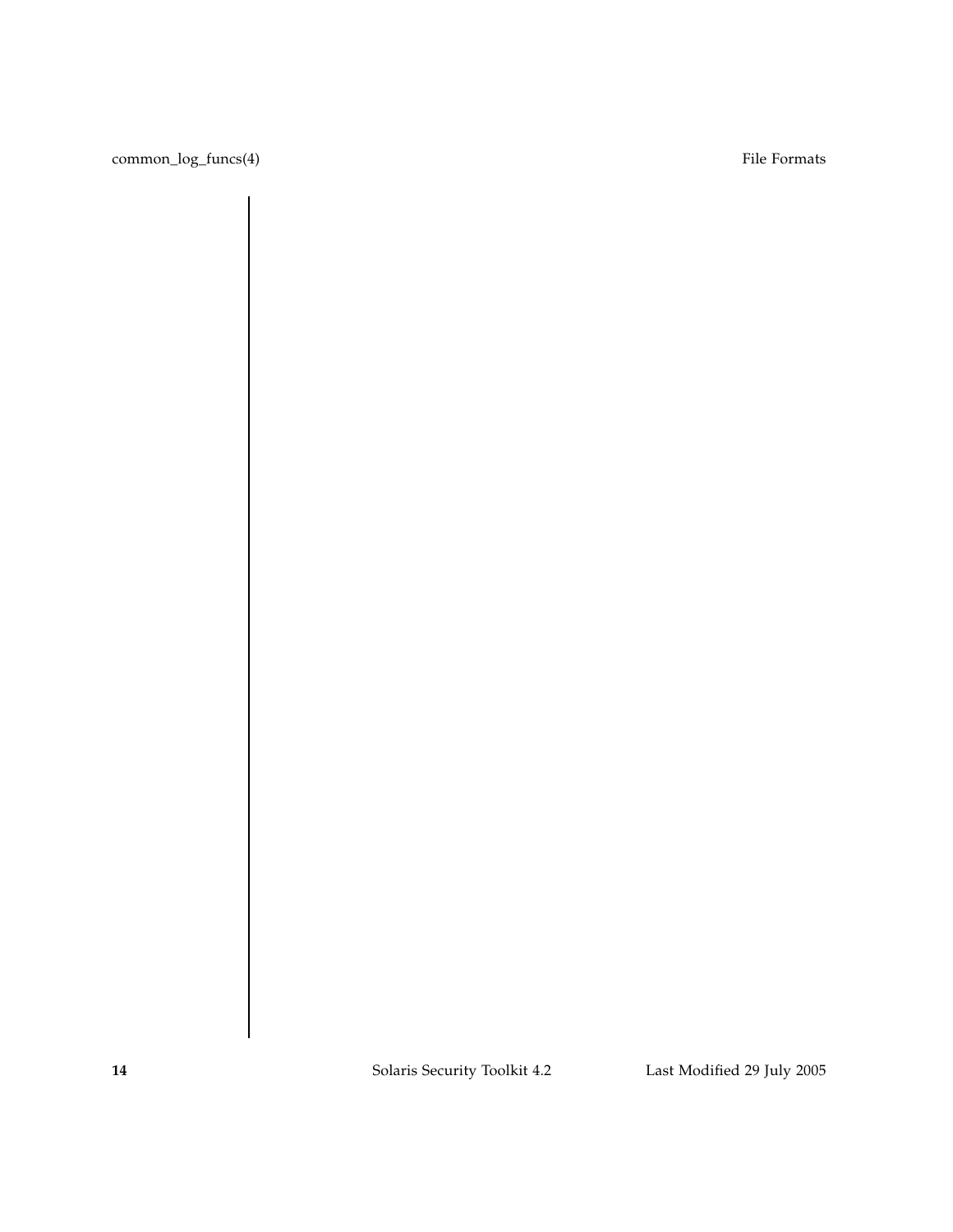<span id="page-22-0"></span>

| <b>NAME</b>                                                                                                                                                                                                                                                                                                                                                                             | common_misc_funcs - list miscellaneous framework functions in the<br>common_misc.funcs file                                                                                                                                                                                                                                                                                                                                                                                               |                         |  |
|-----------------------------------------------------------------------------------------------------------------------------------------------------------------------------------------------------------------------------------------------------------------------------------------------------------------------------------------------------------------------------------------|-------------------------------------------------------------------------------------------------------------------------------------------------------------------------------------------------------------------------------------------------------------------------------------------------------------------------------------------------------------------------------------------------------------------------------------------------------------------------------------------|-------------------------|--|
| <b>SYNOPSIS</b>                                                                                                                                                                                                                                                                                                                                                                         | common_misc_funcs                                                                                                                                                                                                                                                                                                                                                                                                                                                                         |                         |  |
| <b>DESCRIPTION</b><br>Miscellaneous functions are used within several areas of the Solaris Security Toolkit<br>software and are not specific to functionality provided by other framework<br>functions. The miscellaneous functions are in the Drivers directory in a file called<br>common_misc.funcs. Common utility functions such as isNumeric and<br>printPretty are in this file. |                                                                                                                                                                                                                                                                                                                                                                                                                                                                                           |                         |  |
|                                                                                                                                                                                                                                                                                                                                                                                         | Framework functions provide flexibility for you to change the behavior of the<br>Solaris Security Toolkit software without modifying source code.                                                                                                                                                                                                                                                                                                                                         |                         |  |
| <b>EXTENDED</b><br><b>DESCRIPTION</b>                                                                                                                                                                                                                                                                                                                                                   | The following is a list of common miscellaneous functions:<br>adjustScore<br>п<br>checkLogStatus<br>п<br>clean_path<br>extractComments<br>get_driver_report<br>get_lists_conjunction<br>get_lists_disjunction<br>invalidVulnVal<br>п<br>isNumeric<br>printPretty<br>п<br>■ printPrettyPath<br>strip_path<br>п<br>For detailed information and instructions on the use of each of these functions<br>please refer to the "Framework Functions" chapter of the Solaris Security Toolkit 4.2 |                         |  |
| Reference Manual.<br>See attributes (5) for descriptions of the following attributes.<br><b>ATTRIBUTES</b>                                                                                                                                                                                                                                                                              |                                                                                                                                                                                                                                                                                                                                                                                                                                                                                           |                         |  |
|                                                                                                                                                                                                                                                                                                                                                                                         | <b>ATTRIBUTE TYPE</b>                                                                                                                                                                                                                                                                                                                                                                                                                                                                     | <b>ATTRIBUTE VALUES</b> |  |
|                                                                                                                                                                                                                                                                                                                                                                                         | Availability                                                                                                                                                                                                                                                                                                                                                                                                                                                                              | SUNWjass                |  |
|                                                                                                                                                                                                                                                                                                                                                                                         | Unstable                                                                                                                                                                                                                                                                                                                                                                                                                                                                                  |                         |  |
| <b>SEE ALSO</b>                                                                                                                                                                                                                                                                                                                                                                         | add-client (1M)<br>audit_public_funcs (1M)                                                                                                                                                                                                                                                                                                                                                                                                                                                |                         |  |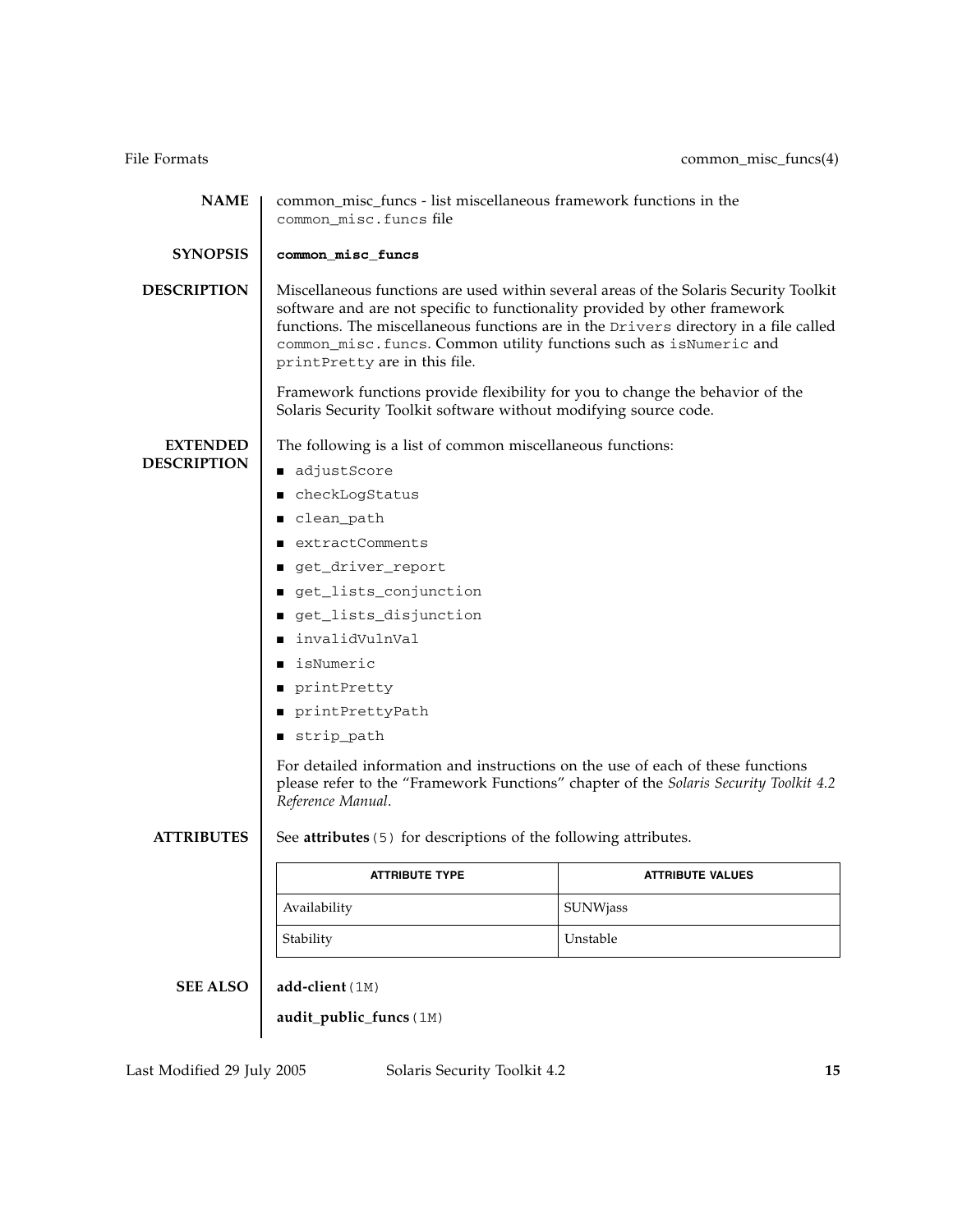**common\_log\_funcs**(4)

**driver\_public\_funcs**(4)

**jass-check-sum**(1M)

**jass-execute**(1M)

**make-jass-pkg**(1M)

**rm-client**(1M)

**security\_drivers**(7)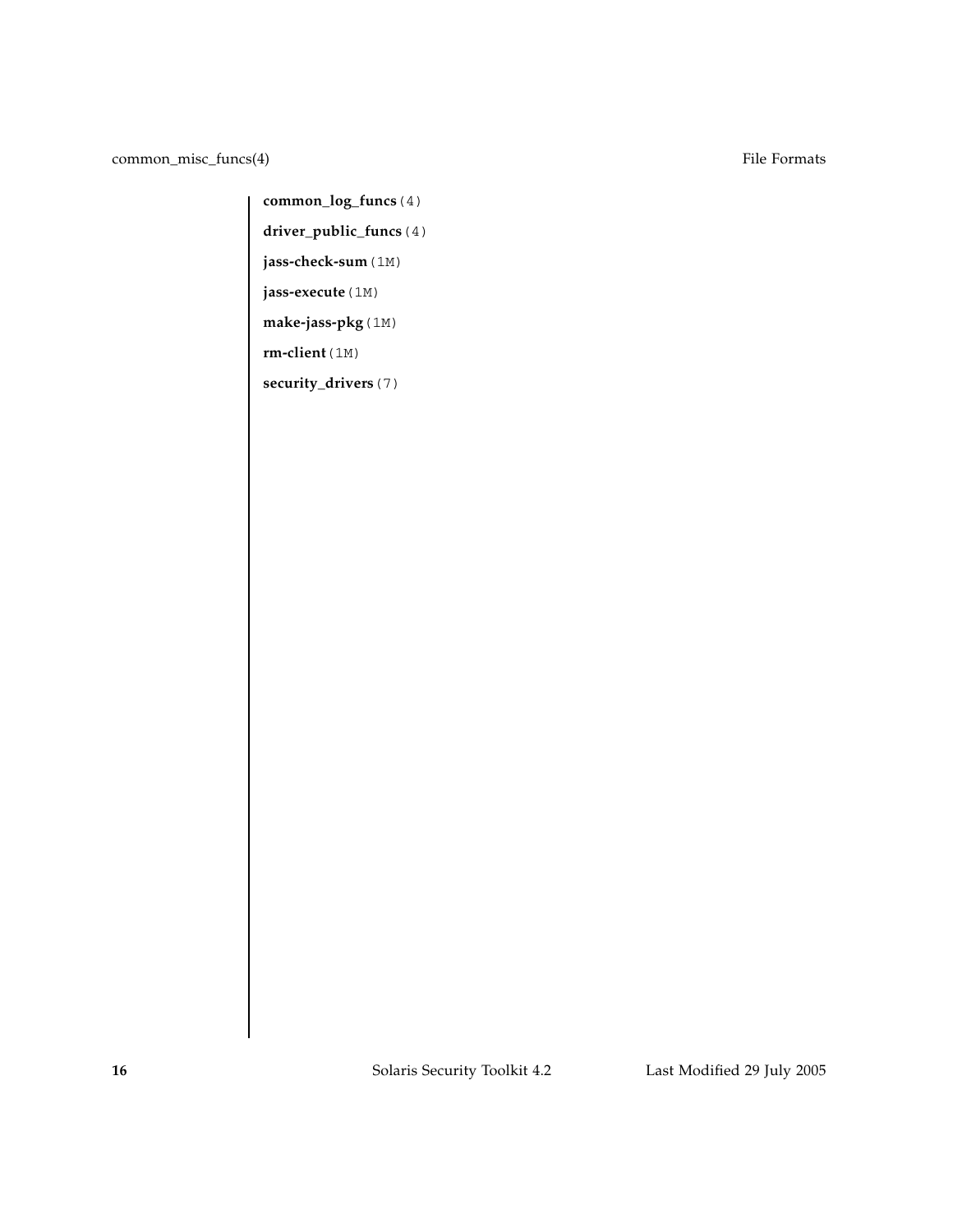<span id="page-24-0"></span>

| <b>NAME</b>                           | driver_public_funcs - lists driver functions found in the driver_public.funcs<br>file                                                                                                                             |  |
|---------------------------------------|-------------------------------------------------------------------------------------------------------------------------------------------------------------------------------------------------------------------|--|
| <b>SYNOPSIS</b>                       | driver_public_funcs                                                                                                                                                                                               |  |
| <b>DESCRIPTION</b>                    | All functions that control Solaris Security Toolkit driver functionality are located in<br>the Drivers directory in the driver_public. funcs file. Functions such as<br>add_pkg and copy_a_file are in this file. |  |
| <b>EXTENDED</b><br><b>DESCRIPTION</b> | When customizing or creating scripts, use the following functions to perform<br>standard operations:                                                                                                              |  |
|                                       | add_crontab_entry_if_missing                                                                                                                                                                                      |  |
|                                       | add_option_to_ftpd_property<br>■                                                                                                                                                                                  |  |
|                                       | add_patch                                                                                                                                                                                                         |  |
|                                       | add_pkg<br>п                                                                                                                                                                                                      |  |
|                                       | add_to_manifest                                                                                                                                                                                                   |  |
|                                       | backup_file                                                                                                                                                                                                       |  |
|                                       | backup_file_in_safe_directory                                                                                                                                                                                     |  |
|                                       | change_group<br>■                                                                                                                                                                                                 |  |
|                                       | change_mode                                                                                                                                                                                                       |  |
|                                       | change_owner                                                                                                                                                                                                      |  |
|                                       | check_and_log_change_needed<br>ш                                                                                                                                                                                  |  |
|                                       | check_os_min_version                                                                                                                                                                                              |  |
|                                       | check_os_revision<br>п                                                                                                                                                                                            |  |
|                                       | check_readOnlyMounted<br>checksum<br>п                                                                                                                                                                            |  |
|                                       |                                                                                                                                                                                                                   |  |
|                                       | convert_inetd_service_to_fmri                                                                                                                                                                                     |  |
|                                       | copy_a_dir                                                                                                                                                                                                        |  |
|                                       | copy_a_file                                                                                                                                                                                                       |  |
|                                       | copy_a_symlink                                                                                                                                                                                                    |  |
|                                       | copy_files                                                                                                                                                                                                        |  |
|                                       | create_a_file<br>п                                                                                                                                                                                                |  |
|                                       | create_file_timestamp<br>п                                                                                                                                                                                        |  |
|                                       | disable_conf_file<br>п                                                                                                                                                                                            |  |
|                                       | disable_file                                                                                                                                                                                                      |  |
|                                       | disable_rc_file                                                                                                                                                                                                   |  |
|                                       | disable service                                                                                                                                                                                                   |  |
|                                       |                                                                                                                                                                                                                   |  |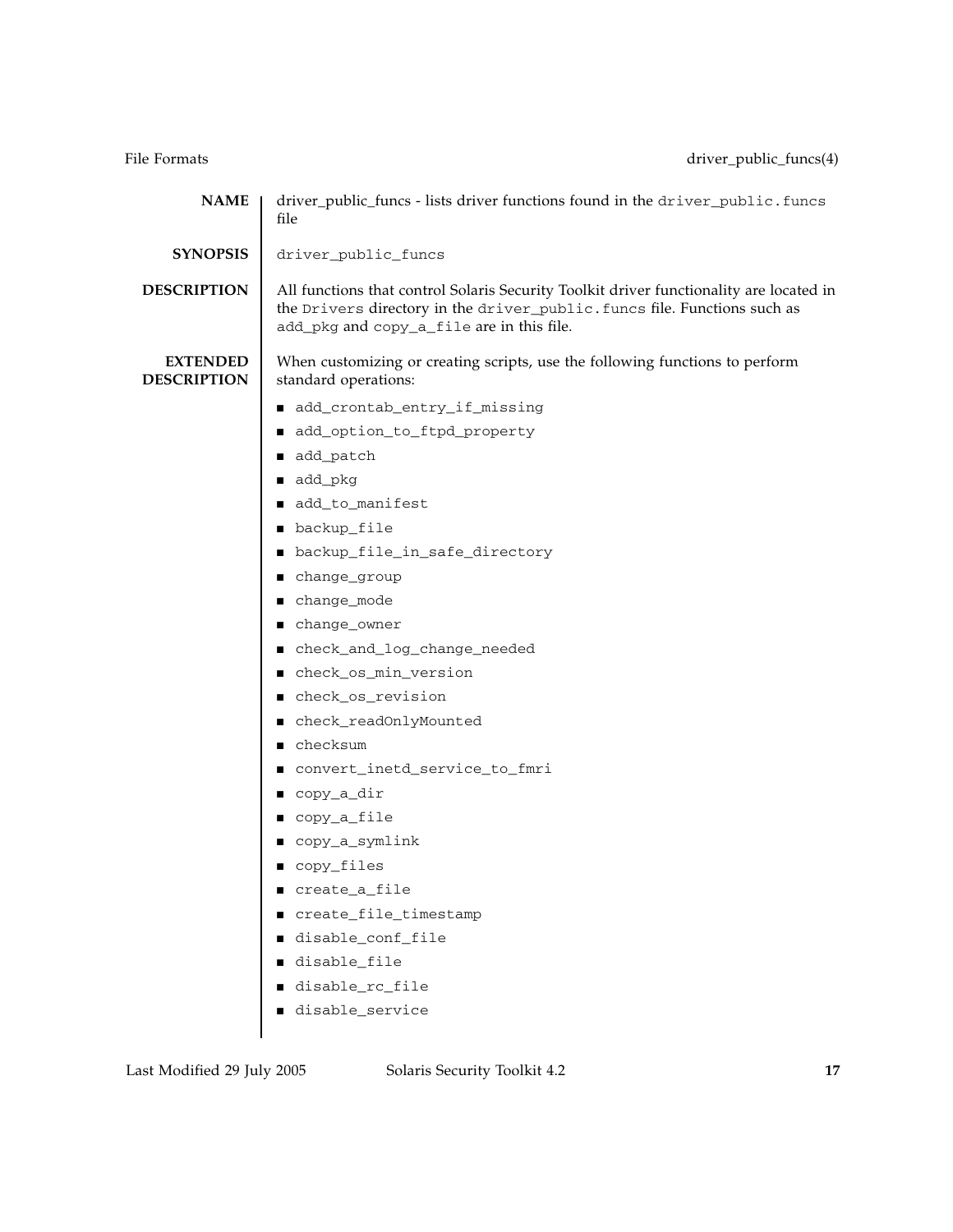- enable\_service
- find\_sst\_run\_with
- get\_expanded\_file\_name
- get\_stored\_keyword\_val
- get\_users\_with\_retries\_set
- is\_patch\_applied and is\_patch\_not\_applied
- is service enabled
- is\_service\_installed
- is\_service\_running
- is\_user\_account\_extant
- is\_user\_account\_locked
- is\_user\_account\_login\_not\_set
- is user account passworded
- lock user\_account
- make\_link
- mkdir dashp
- move\_a\_file
- rm\_pkg
- set\_service\_property\_value
- set\_stored\_keyword\_val
- unlock\_user\_account
- update\_inetcon\_in\_upgrade
- warn\_on\_default\_files
- write\_val\_to\_file

For detailed information and instructions on the use of each of these functions please refer to Chapter 2, "Framework Functions", of the *Solaris Security Toolkit 4.2 Reference Manual*.

```
EXAMPLES | EXAMPLE 1 Adding a Single Patch
```

```
add_patch 123456-01
```
**EXAMPLE 2** Adding a Patch List

add\_patch -M \${JASS\_PATCH\_DIR}/OtherPatches patch\_list.txt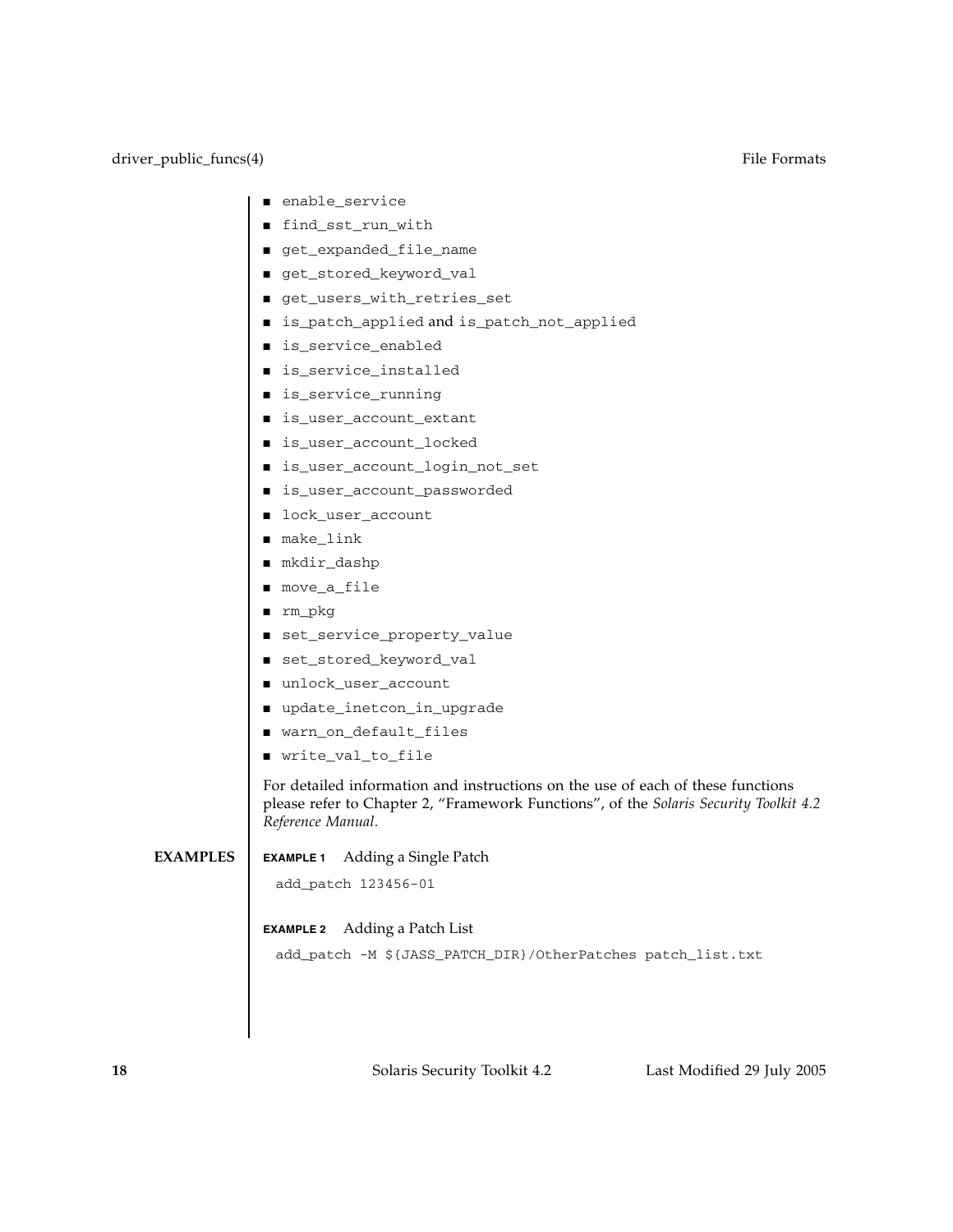#### **ATTRIBUTES** | See **attributes** (5) for descriptions of the following attributes.

| <b>ATTRIBUTE TYPE</b> | <b>ATTRIBUTE VALUES</b> |
|-----------------------|-------------------------|
| Availability          | ! SUNWjass              |

### **SEE ALSO add-client**(1M)

**audit\_public\_funcs**(4)

**common\_log\_funcs**(4)

**common\_misc\_funcs**(4)

**jass-check-sum**(1M)

**jass-execute**(1M)

**make-jass-pkg**(1M)

**rm-client**(1M)

**security\_drivers**(7)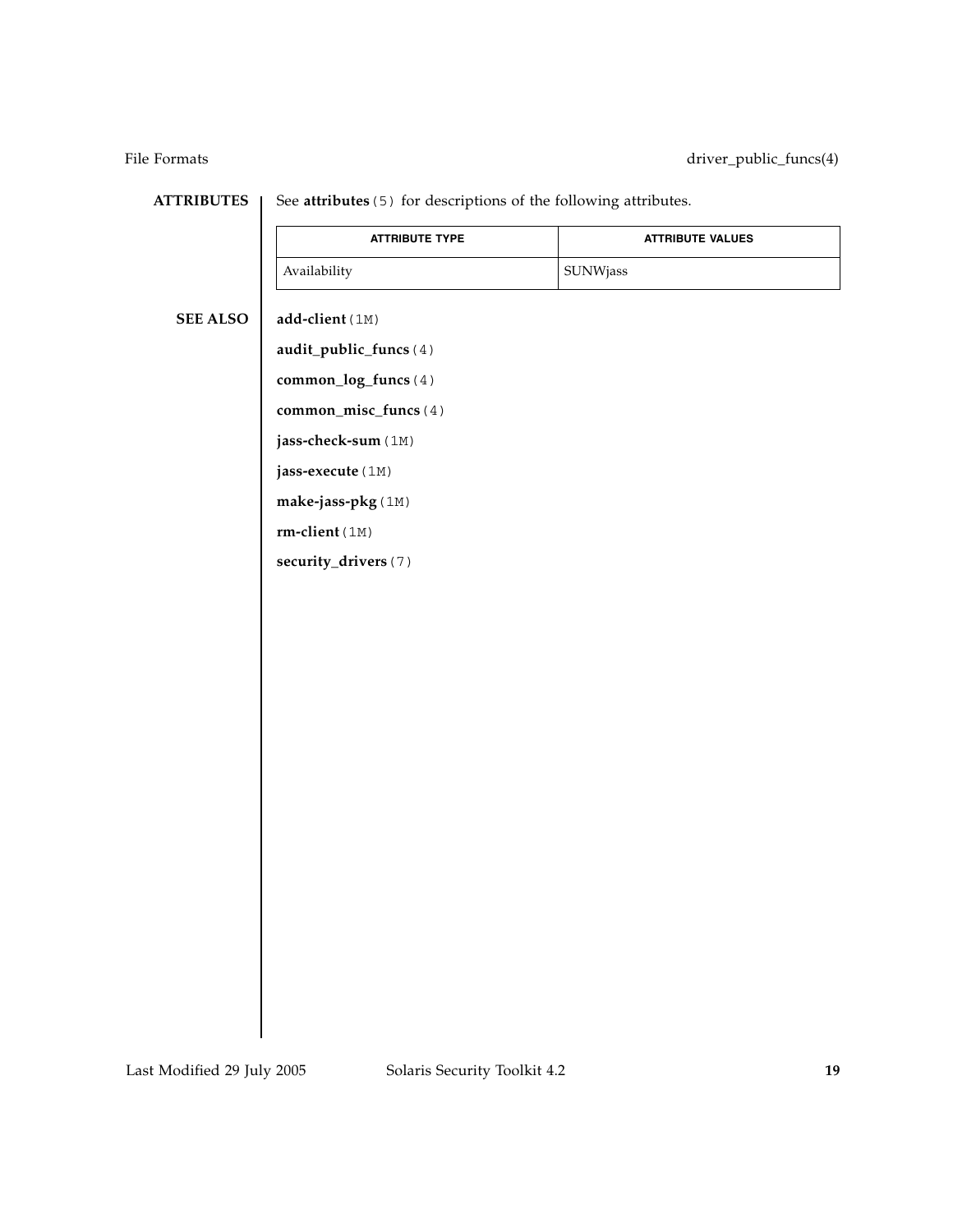driver\_public\_funcs(4) File Formats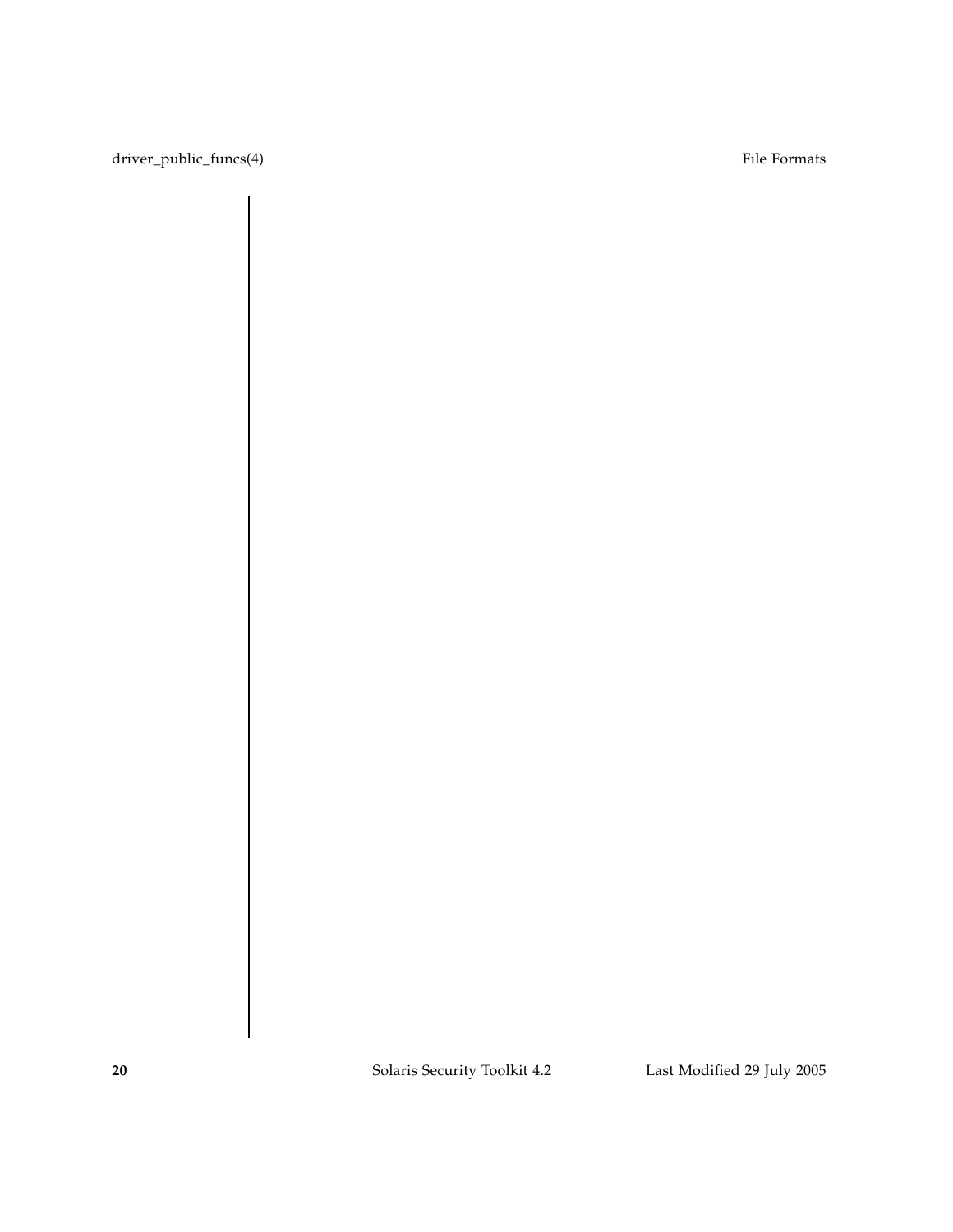<span id="page-28-0"></span>

| <b>NAME</b>                           | jass-check-sum - identify file changes made since the last Solaris Security Toolkit<br>hardening run                                                                                                                                                               |                                                                        |  |                                              |
|---------------------------------------|--------------------------------------------------------------------------------------------------------------------------------------------------------------------------------------------------------------------------------------------------------------------|------------------------------------------------------------------------|--|----------------------------------------------|
| <b>SYNOPSIS</b>                       | jass-check-sum                                                                                                                                                                                                                                                     |                                                                        |  |                                              |
| <b>DESCRIPTION</b>                    | This Solaris Security Toolkit script identifies those files that have been modified<br>since their checksums were last saved in the JASS_REPOSITORY<br>(/var/opt/SUNWjass/run/*/jass-checksums.txt).                                                               |                                                                        |  |                                              |
|                                       | Only the most recent checksum of a file is compared to the current file. This aids in<br>determining if a file has been changed after being configured by the Solaris Security<br>Toolkit. If a given configuration has already been undone, this script skips it. |                                                                        |  |                                              |
| <b>EXTENDED</b><br><b>DESCRIPTION</b> |                                                                                                                                                                                                                                                                    |                                                                        |  |                                              |
| <b>Group Privileges</b><br>Required   |                                                                                                                                                                                                                                                                    | You should have superuser privileges to run this command.              |  |                                              |
| <b>OPTIONS</b>                        | None.                                                                                                                                                                                                                                                              |                                                                        |  |                                              |
| <b>EXAMPLES</b>                       | <b>EXAMPLE 1</b>                                                                                                                                                                                                                                                   | Checking the Solaris Security Toolkit Files                            |  |                                              |
|                                       |                                                                                                                                                                                                                                                                    | sc0: #:> /opt/SUNWjass/bin/jass-check-sum                              |  |                                              |
|                                       | 20040621172054                                                                                                                                                                                                                                                     | Checking for file signature conflicts associated with Toolkit run:     |  |                                              |
|                                       | File Name                                                                                                                                                                                                                                                          | Saved CkSum Current CkSum                                              |  |                                              |
|                                       | /etc/passwd<br>/etc/shadow                                                                                                                                                                                                                                         | 685593234:456<br>3216256103:185                                        |  | 1703916610:489<br>3154547236:190             |
|                                       | $sc0:$ # $:$                                                                                                                                                                                                                                                       |                                                                        |  |                                              |
| <b>EXIT STATUS</b>                    | The following exit values are returned:                                                                                                                                                                                                                            |                                                                        |  |                                              |
|                                       | 0                                                                                                                                                                                                                                                                  | Successful completion.                                                 |  |                                              |
|                                       | 1                                                                                                                                                                                                                                                                  | Error occurred.                                                        |  |                                              |
| <b>FILES</b>                          | The following JASS_REPOSITORY file is used by this command.                                                                                                                                                                                                        |                                                                        |  |                                              |
|                                       |                                                                                                                                                                                                                                                                    | /var/opt/SUNWjass/run/run-id/jass-checksums.txt Contains list of files |  | which are compared<br>to files being tested. |
|                                       |                                                                                                                                                                                                                                                                    |                                                                        |  |                                              |
|                                       |                                                                                                                                                                                                                                                                    |                                                                        |  |                                              |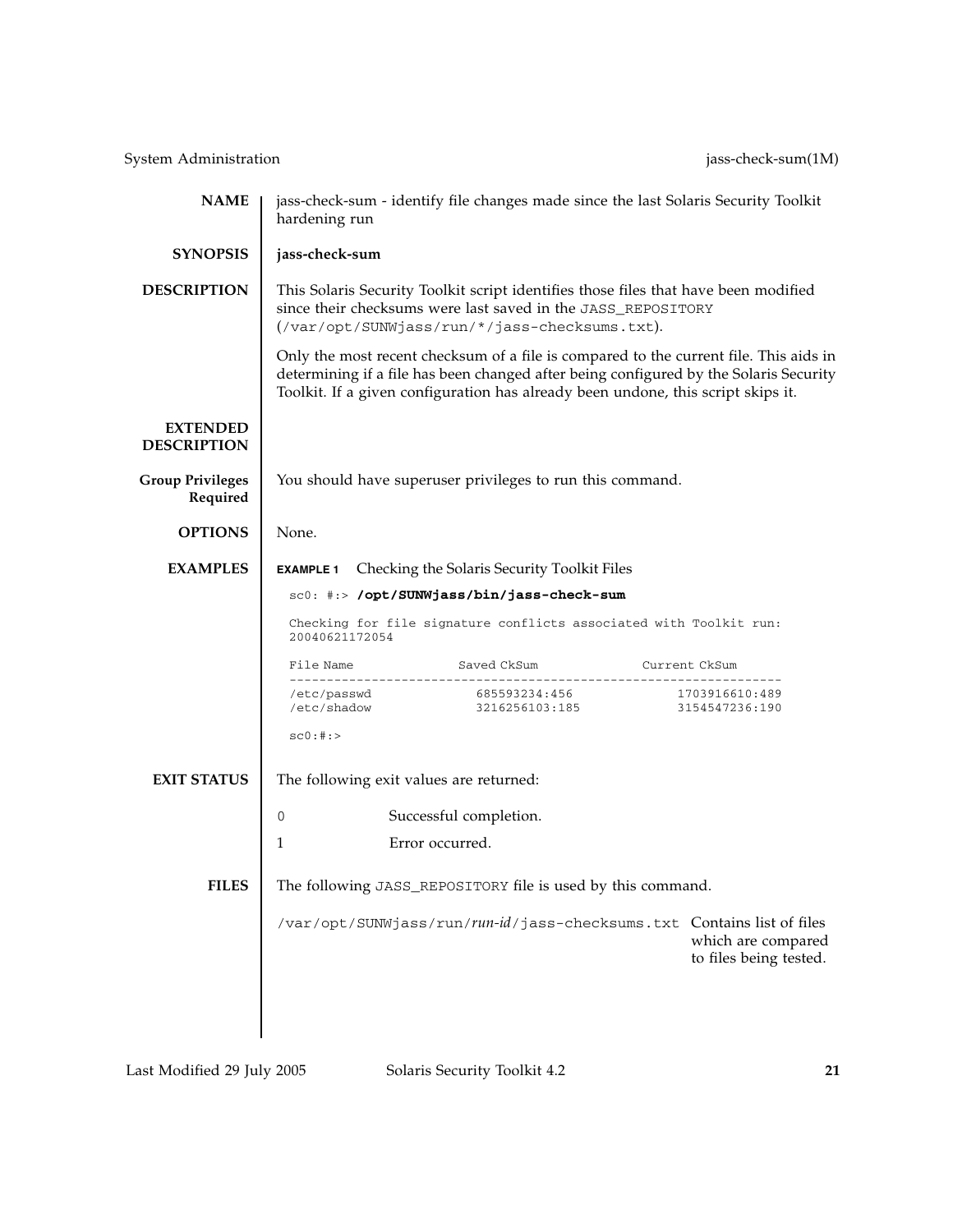**ATTRIBUTES** | See **attributes** (5) for descriptions of the following attributes.

| <b>Attribute Types</b> | <b>Attribute Values</b> |
|------------------------|-------------------------|
| Availability           | SUNWjass                |
| Interface Stability    | Evolving                |

## **SEE ALSO add-client** (1M)

**audit\_public\_funcs** (4)

**common\_log\_funcs**(4)

**common\_misc\_funcs**(4)

**driver\_public\_funcs**(4)

**jass-execute**(1M)

**make-jass-pkg**(1M)

**rm-client**(1M)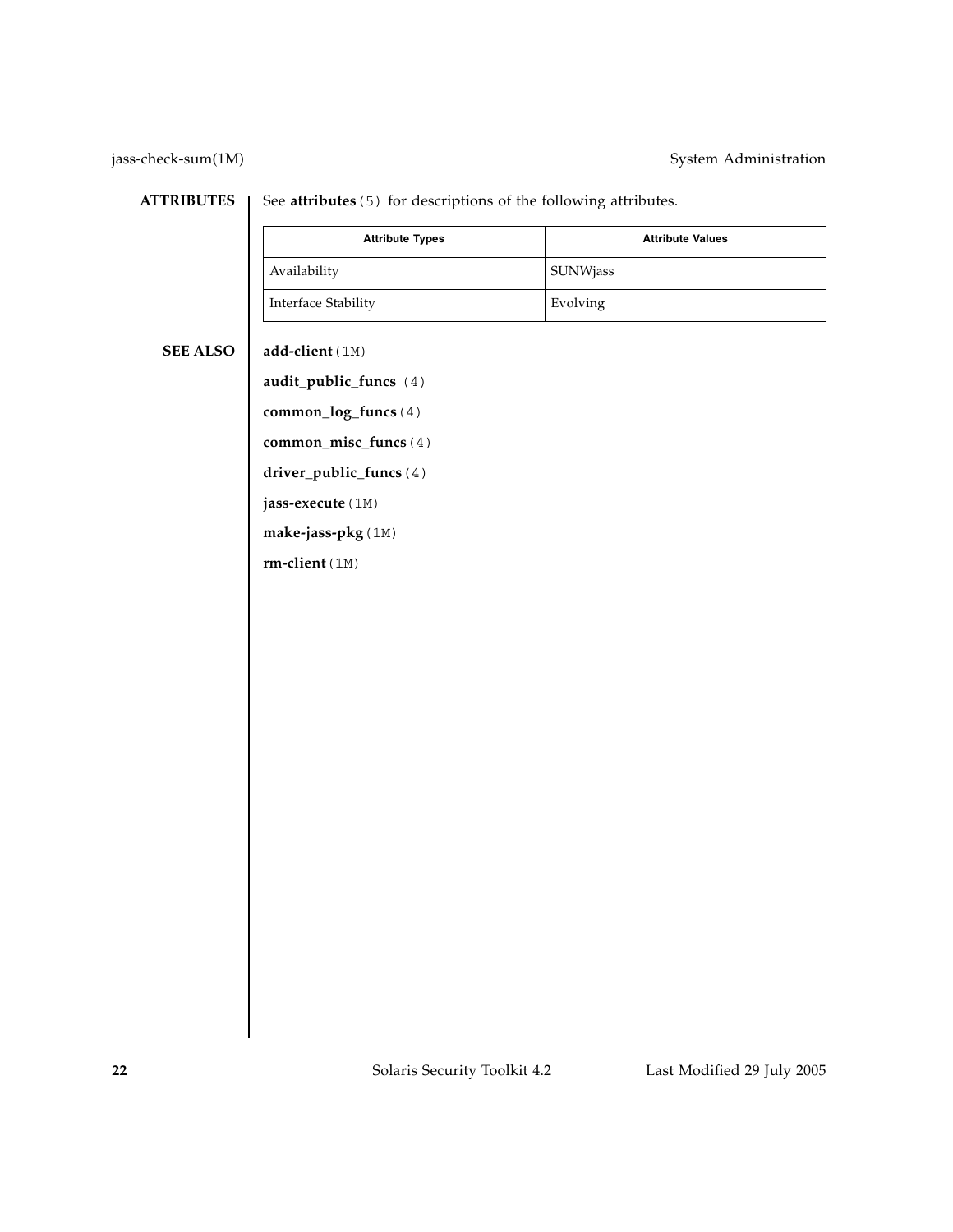<span id="page-30-0"></span>

| jass-execute - execute the Solaris Security Toolkit functionality                                                                                                                                                                                                                                                                                                  |  |  |
|--------------------------------------------------------------------------------------------------------------------------------------------------------------------------------------------------------------------------------------------------------------------------------------------------------------------------------------------------------------------|--|--|
| jass-execute $[-r$ root_directory -p os_version] $[-q]$ -o output_file] $[-m e$ -mail_address]<br>$[-V [3 4] ] [-d$ driver]                                                                                                                                                                                                                                        |  |  |
| jass-execute -u $[-b -f -k]$ $[-q -o$ <i>output_file</i> ] $[-m \ e-mail\_address]$ $[-V \ [3 \ 4]]$                                                                                                                                                                                                                                                               |  |  |
| jass-execute -a driver [-V [011121314] ] [-q1-o output_file] [-m e-mail_address]                                                                                                                                                                                                                                                                                   |  |  |
| jass-execute -c $[-q]$ -o output_file] $[-m \text{ e-mail}\_address]$ $[-V \ 13 4]$                                                                                                                                                                                                                                                                                |  |  |
| jass-execute -H                                                                                                                                                                                                                                                                                                                                                    |  |  |
| jass-execute -1                                                                                                                                                                                                                                                                                                                                                    |  |  |
| jass-execute -h -?                                                                                                                                                                                                                                                                                                                                                 |  |  |
| jass-execute -v                                                                                                                                                                                                                                                                                                                                                    |  |  |
| jass-execute executes various functions of the Solaris Security Toolkit (also<br>known as JASS) depending on the options used. For more information about how<br>to use the jass-execute command and its various options, refer to the Solaris<br>Security Toolkit 4.2 Administration Guide, Chapter 3, "Upgrading, Installing, and<br>Running Security Software." |  |  |
| You need to specify a driver with options -a and -d of the jass-execute<br>command. Drivers are used by the Solaris Security Toolkit software to harden,<br>minimize, and audit Solaris OS systems. A series of drivers and related files make<br>up a security profile.                                                                                           |  |  |
| The following standard drivers are supplied by default in the Drivers directory:                                                                                                                                                                                                                                                                                   |  |  |
| [secure hardening config].driver                                                                                                                                                                                                                                                                                                                                   |  |  |
| The following product-specific drivers are used to harden specific Sun products or<br>configurations.                                                                                                                                                                                                                                                              |  |  |
| server-[secure hardening config].driver                                                                                                                                                                                                                                                                                                                            |  |  |
| ■ suncluster3x-[secure hardening config].driver                                                                                                                                                                                                                                                                                                                    |  |  |
| ■ sunfire_15k_sc-[secure hardening config].driver                                                                                                                                                                                                                                                                                                                  |  |  |
| <b>Note –</b> Use only the [name]-secure.driver as an argument to the jass-execute<br>command.                                                                                                                                                                                                                                                                     |  |  |
| For more information about drivers, refer to the Solaris Security Toolkit 4.2 Reference<br>Manual, Chapter 4, "Drivers".                                                                                                                                                                                                                                           |  |  |
| You must have superuser privileges to run this command.                                                                                                                                                                                                                                                                                                            |  |  |
|                                                                                                                                                                                                                                                                                                                                                                    |  |  |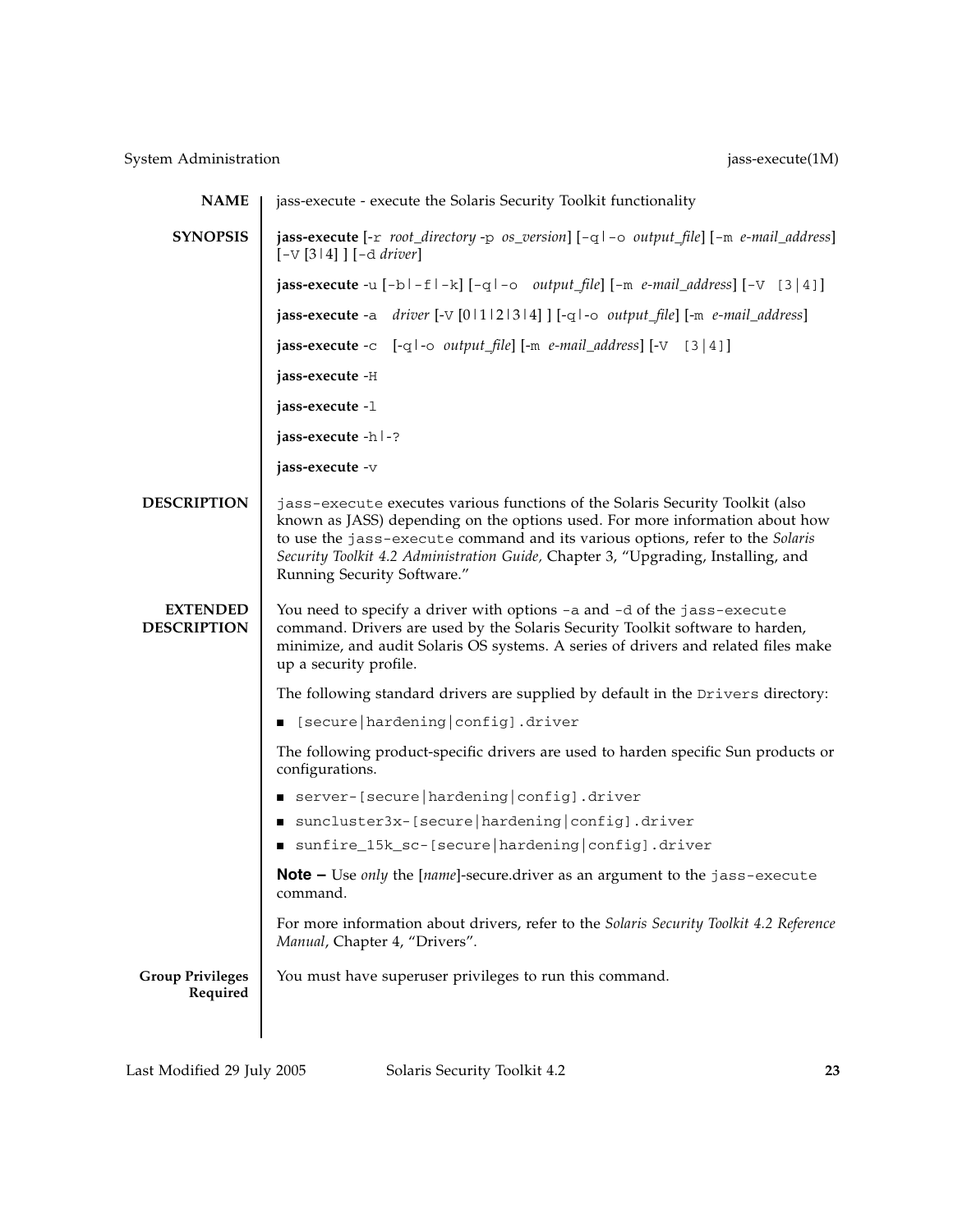## **OPTIONS** | The following options are supported:

| -a driver         | Determines if the system is in compliance with its<br>security profile.                                                                            |
|-------------------|----------------------------------------------------------------------------------------------------------------------------------------------------|
|                   | Do <i>not</i> use with the $-c$ , $-d$ , $-h$ , $-H$ , $-1$ , $-p$ , $-r$ , or $-u$<br>options.                                                    |
| -b                | Backs up any files that have been manually changed since<br>the last hardening run, then restores system to its original<br>state.                 |
|                   | Use only with the -u option.                                                                                                                       |
| $-c$              | Specifies the clean option. Removes saved files from a<br>previous run of Solaris Security Toolkit.                                                |
| -d driver         | Specifies the driver to be run in stand-alone mode.                                                                                                |
|                   | Do <i>not</i> use with the $-a$ , $-b$ , $-c$ , $-f$ , $-h$ , $-H$ , $-k$ , or $-u$<br>options.                                                    |
| -f                | Reverses changes made during a hardening run without<br>asking you about exceptions, even if files were manually<br>changed after a hardening run. |
|                   | Use only with the -u option.                                                                                                                       |
| – H               | Displays the history of Solaris Security Toolkit<br>applications on the system.                                                                    |
| $-h$ $-2$         | Displays usage descriptions for jass-execute.                                                                                                      |
|                   | Use alone. Any option specified in addition to $-h$ $\mid$ -? is<br>ignored.                                                                       |
| -k                | Keeps any manual changes you made to files after a<br>hardening run.                                                                               |
|                   | Use only with the -u option.                                                                                                                       |
| -1                | Displays the last application of the Solaris Security<br>Toolkit installed on the system.                                                          |
| -m e-mail_address | Specifies an email address for in-house support.                                                                                                   |
| -0 output_file    | Specifies the complete path to the output file as well as<br>the output file itself.                                                               |
| -p os_version     | Specifies the OS version of Solaris. The format is the same<br>as that of uname $-r$ .                                                             |
|                   | Must use with the $-r$ root_directory option.                                                                                                      |

I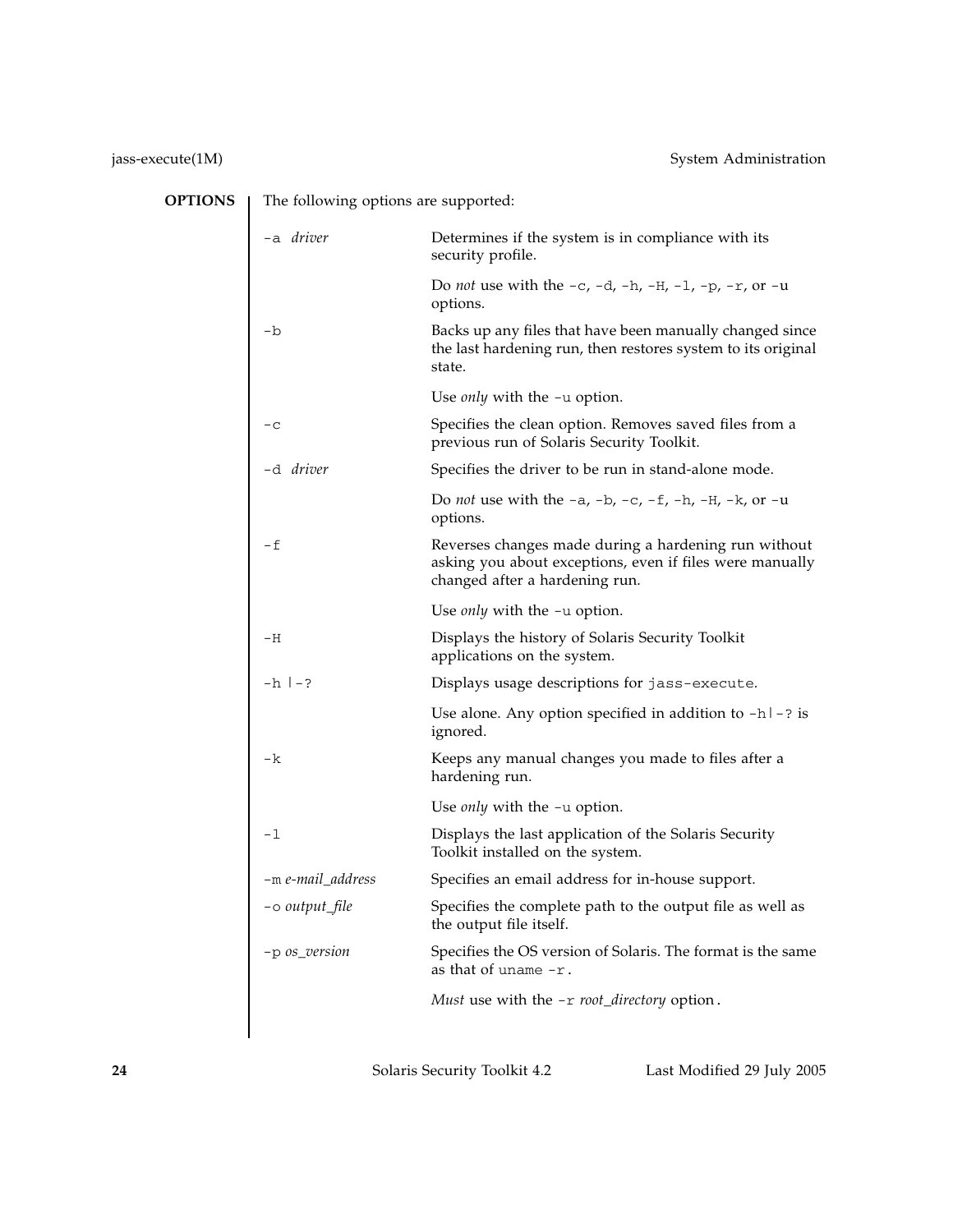| -q                | Specifies quiet mode. Messages are not displayed while<br>running this command. Output is stored in<br>JASS_REPOSITORY/.                                                                                                                                                                                                                                                                                           |
|-------------------|--------------------------------------------------------------------------------------------------------------------------------------------------------------------------------------------------------------------------------------------------------------------------------------------------------------------------------------------------------------------------------------------------------------------|
| -r root_directory | Specifies the root directory used during jass-execute runs.<br>By default, the root file system is /. This root directory is<br>defined by the Solaris Security Toolkit environment<br>variable, JASS_ROOT_DIR. The Solaris OS being secured<br>is available through /. For example, if you wanted to<br>secure a separate OS directory, temporarily mounted<br>under /mnt then use the -r option to specify /mnt. |
|                   | Must use with the -p os_version option.                                                                                                                                                                                                                                                                                                                                                                            |
| -u                | Runs the undo option with interactive prompts that ask<br>you what action you want to take when exceptions are<br>encountered.                                                                                                                                                                                                                                                                                     |
|                   | Do not use with the $-a$ , $-c$ , $-d$ , $-h$ , $-1$ , or $-H$ options.                                                                                                                                                                                                                                                                                                                                            |
|                   |                                                                                                                                                                                                                                                                                                                                                                                                                    |
|                   |                                                                                                                                                                                                                                                                                                                                                                                                                    |
|                   |                                                                                                                                                                                                                                                                                                                                                                                                                    |
|                   |                                                                                                                                                                                                                                                                                                                                                                                                                    |
|                   |                                                                                                                                                                                                                                                                                                                                                                                                                    |
|                   |                                                                                                                                                                                                                                                                                                                                                                                                                    |
|                   |                                                                                                                                                                                                                                                                                                                                                                                                                    |
|                   |                                                                                                                                                                                                                                                                                                                                                                                                                    |
|                   |                                                                                                                                                                                                                                                                                                                                                                                                                    |
|                   |                                                                                                                                                                                                                                                                                                                                                                                                                    |
|                   |                                                                                                                                                                                                                                                                                                                                                                                                                    |
|                   |                                                                                                                                                                                                                                                                                                                                                                                                                    |
|                   |                                                                                                                                                                                                                                                                                                                                                                                                                    |
|                   |                                                                                                                                                                                                                                                                                                                                                                                                                    |
|                   |                                                                                                                                                                                                                                                                                                                                                                                                                    |
|                   |                                                                                                                                                                                                                                                                                                                                                                                                                    |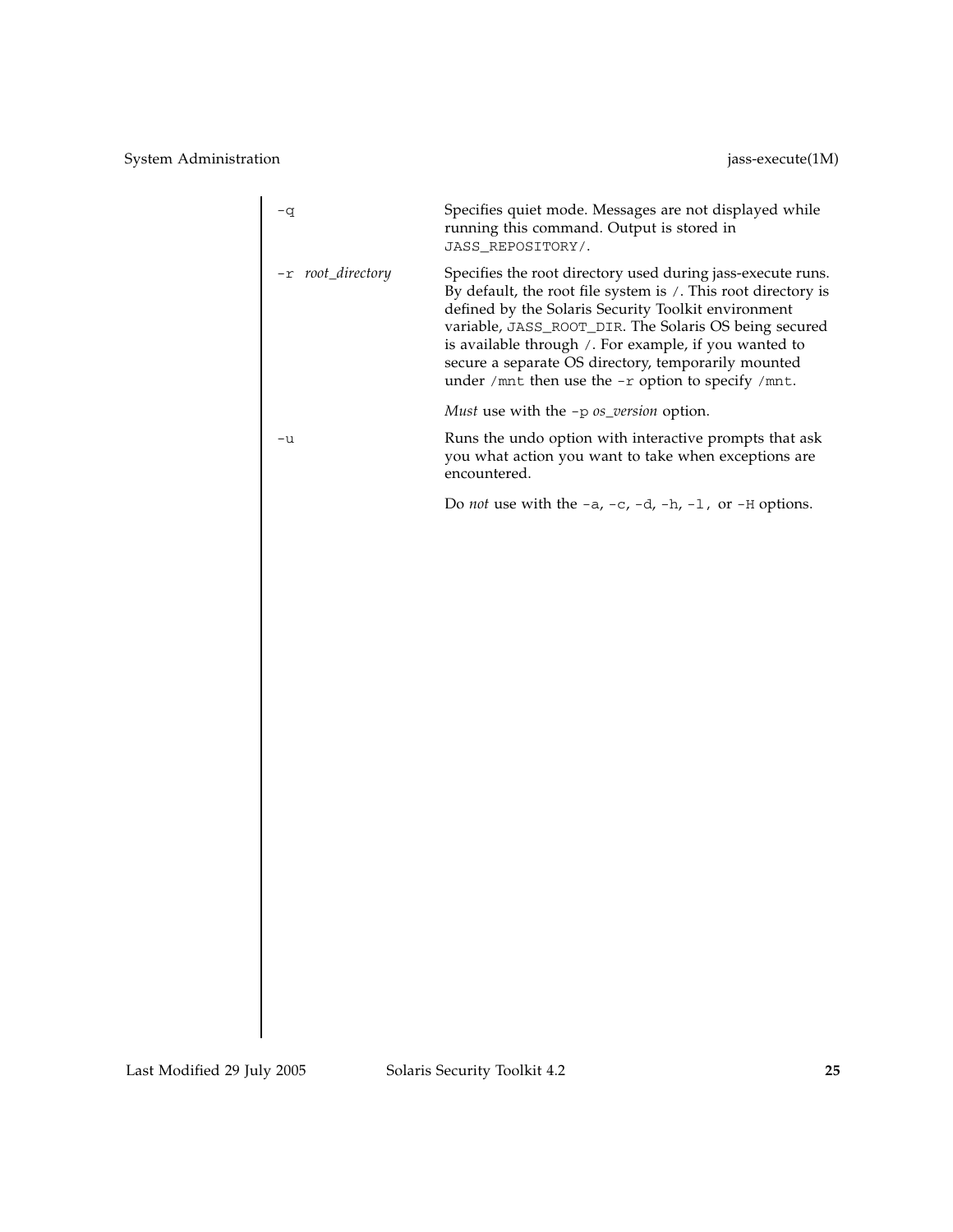| -V verbosity_level | Specifies the level of verbosity for an audit run. There are<br>five levels $(0-4)$ : |                                                                                                                                                                                                                                                                                                                                                                                   |
|--------------------|---------------------------------------------------------------------------------------|-----------------------------------------------------------------------------------------------------------------------------------------------------------------------------------------------------------------------------------------------------------------------------------------------------------------------------------------------------------------------------------|
|                    | 0                                                                                     | Final. This mode results in only one line of<br>output that indicates the combined result of<br>the entire verification run. This mode is useful<br>if a single PASS or FAIL is needed.                                                                                                                                                                                           |
|                    | 1                                                                                     | Consolidated. In this mode, one line of output<br>per audit script is generated indicating the<br>result of each audit script. In addition,<br>subtotals are generated at the end of each<br>script, as well as a grand total at the end of the<br>run.                                                                                                                           |
|                    | 2                                                                                     | Brief. This mode combines the attributes of the<br>Consolidated verbosity level and includes the<br>results of the individual checks within each<br>audit script. This mode is useful for quickly<br>determining those items that passed and failed<br>within a single audit script. The format of this<br>mode still represents one result per line.                             |
|                    | 3                                                                                     | Full. This is the first of the multiline verbosity<br>modes. In this mode, banners and headers are<br>printed to illustrate more clearly the checks<br>that are being run, their intended purpose, and<br>how their results are determined. This is the<br>default verbosity level and more suitable for<br>those new to the Solaris Security Toolkit<br>verification capability. |
|                    | 4                                                                                     | Debug. This mode extends upon the Full<br>verbosity mode by including all entries that<br>are generated by the logDebug logging<br>function. Currently, this is not used by any of<br>the Solaris Security Toolkit audit scripts, but it<br>is included for completeness and to allow<br>administrators to embed debugging<br>statements within their code.                       |
| -v                 |                                                                                       | Displays the version information for this program.                                                                                                                                                                                                                                                                                                                                |
|                    |                                                                                       |                                                                                                                                                                                                                                                                                                                                                                                   |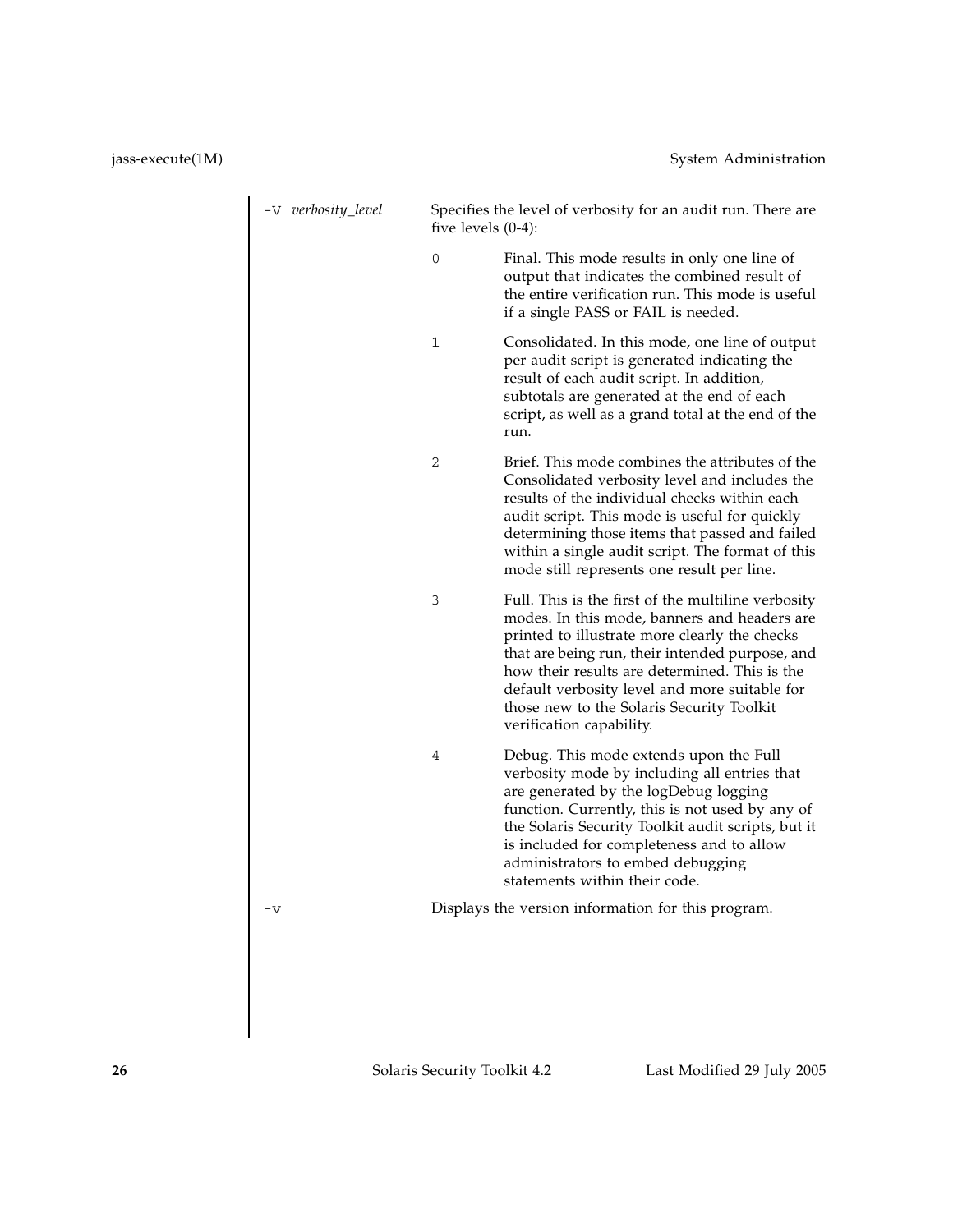## **EXAMPLES** | EXAMPLE 1 Configuring a Solaris Security Toolkit Application **EXAMPLE 2** Undoing a Previous Jass Application **EXAMPLE 3** Auditing the System Against a Pre-Defined Profile **EXAMPLE 4** Displaying the Last Installed Solaris Security Toolkit Application sc0:#:> **/opt/SUNWjass/bin/jass-execute -r /mnt -p 5.9 -o output.txt -m support@mycompany.com -d secure.driver** [NOTE] The following prompt can be disabled by setting JASS\_NOVICE\_USER to 0. [WARN] Depending on how the Solaris Security Toolkit is configured, it is both possible and likely that by default all remote shell and file transfer access to this system will be disabled upon reboot effectively locking out any user without console access to the system. Are you sure that you want to continue? (YES/NO) [NO] YES [NOTE] Executing driver, secure.driver [NOTE] Recording output to output.txt sc0:#:> sc0:#:> **/opt/SUNWjass/bin/jass-execute -u -b -q -m support@mycompany.com -V 3** [WARN] Creating backup copies of some files may cause unintended affects. [WARN] This is particularly true of /etc/hostname.[interface] files as well as crontab files in /var/spool/cron/crontabs. [NOTE] Executing driver, undo.driver Please select a Solaris Security Toolkit run to restore through: 1. June 28, 2004 at 19:11:49 (/var/opt/SUNWjass/run/20040628191149) 2. June 21, 2004 at 17:20:54 (/var/opt/SUNWjass/run/20040621172054) 3. June 17, 2004 at 10:45:23 (/var/opt/SUNWjass/run/20040617104523) Choice ('q' to exit)? 1 [NOTE] Restoring to previous run from /var/opt/SUNWjass/run/20040628191149  $sc0:$ # $:$ sc0:#:> **/opt/SUNWjass/bin/jass-execute -a secure.driver -V 2 -o output.txt -m support@mycompany.com** jass-execute [NOTE] Executing driver, secure.driver jass-execute [NOTE] Recording output to output.txt sc0:#:> sc0:#:> **/opt/SUNWjass/bin/jass-execute -l** # ./jass-execute -l This information is only applicable for applications of the Solaris Security Toolkit starting with version 0.3. The last application of the Solaris Security Toolkit was: 1. June 28, 2004 at 19:11:49 (20040628191149) (UNDONE)  $sc0: #: >$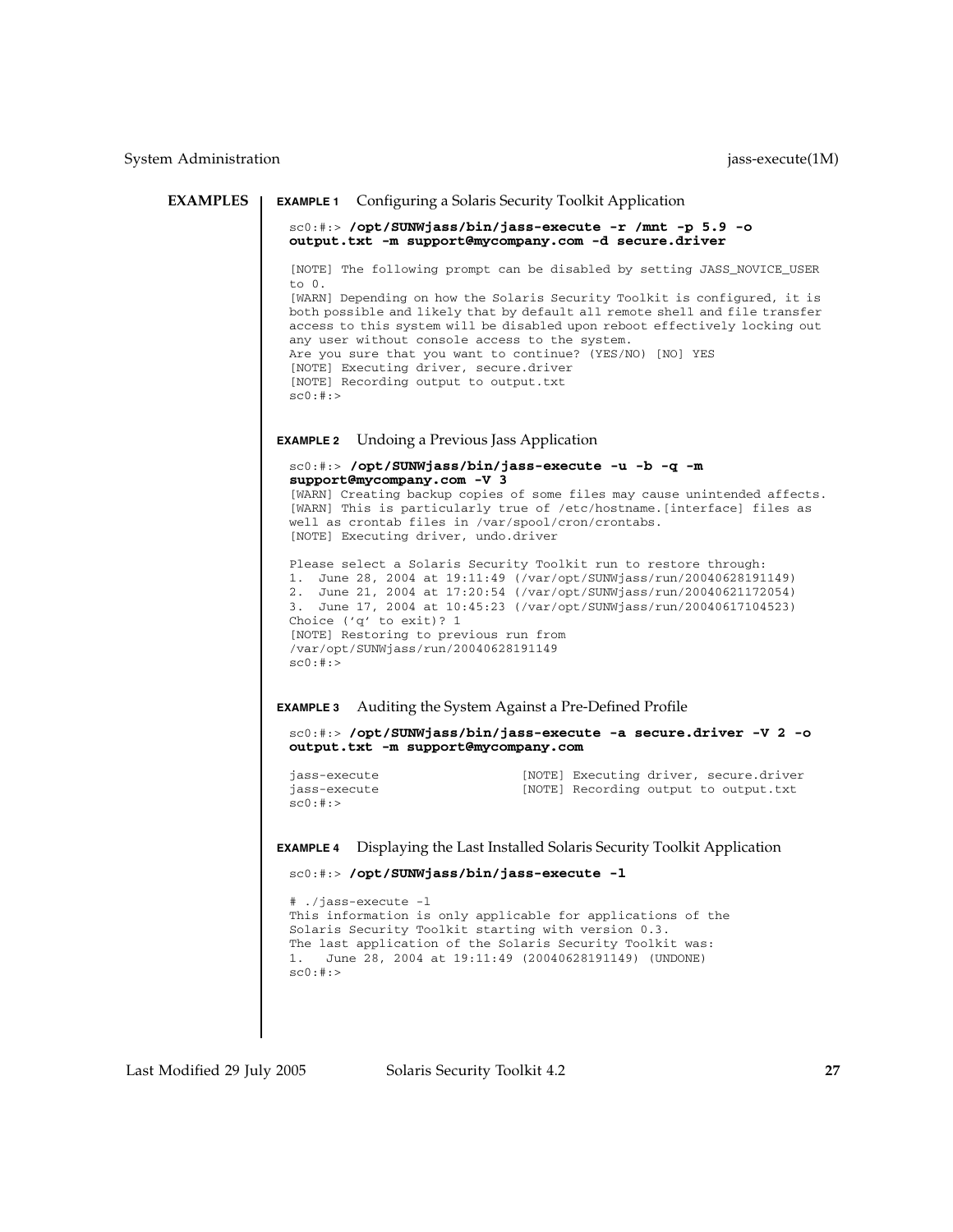# **EXIT STATUS** | The following exit values are returned: 0 Successful completion. 1 Error occurred. 2 Security violation occurred.

- 3 Another instance of jass-execute is running.
- 4 Termination by user request.

**ATTRIBUTES** See **attributes** (5) for descriptions of the following attributes.

| <b>Attribute Types</b> | <b>Attribute Values</b> |
|------------------------|-------------------------|
| Availability           | <b>SUNWjass</b>         |
| Interface Stability    | Evolving                |

#### **SEE ALSO add-client**(1M)

**jass-check-sum**(1M)

**make-jass-pkg**(1M)

**rm-client**(1M)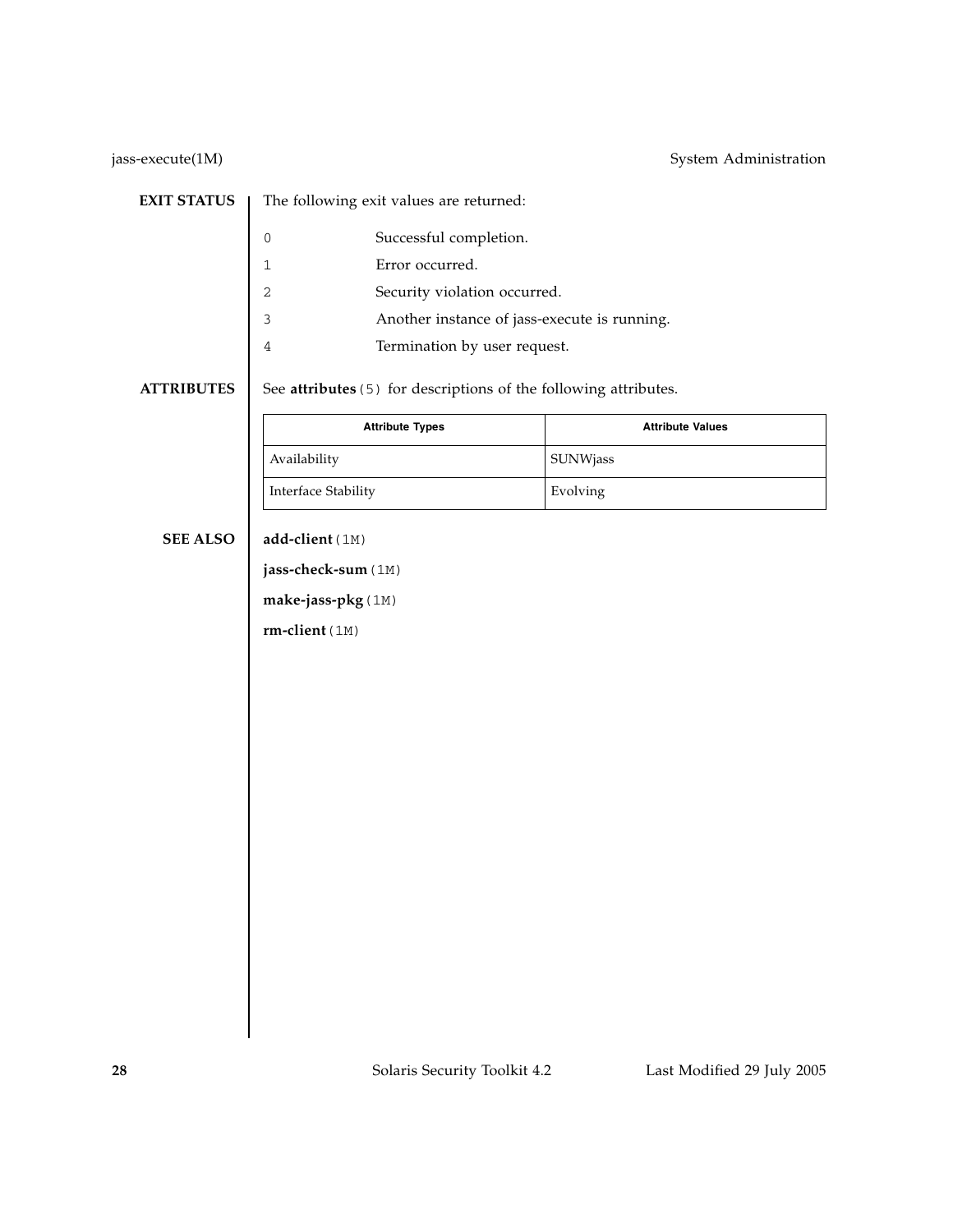<span id="page-36-0"></span>

| <b>NAME</b>                           | make-jass-pkg - create Solaris Security Toolkit (JASS) package stream file                                                                                                                                                                                                                                         |                                                                                                                                                        |  |
|---------------------------------------|--------------------------------------------------------------------------------------------------------------------------------------------------------------------------------------------------------------------------------------------------------------------------------------------------------------------|--------------------------------------------------------------------------------------------------------------------------------------------------------|--|
| <b>SYNOPSIS</b>                       | make-jass-pkg [-b new-base-dir] [-e excl-list] [-m new-email-address] [-p<br>package-name] [-q] [-t new-title]                                                                                                                                                                                                     |                                                                                                                                                        |  |
|                                       | make-jass-pkg -v                                                                                                                                                                                                                                                                                                   |                                                                                                                                                        |  |
|                                       | make-jass-pkg -?  -h                                                                                                                                                                                                                                                                                               |                                                                                                                                                        |  |
| <b>DESCRIPTION</b>                    | The make-jass-pkg command creates a Solaris package stream file from the<br>Solaris Security Toolkit distribution. The resulting file can be installed using the<br>pkgadd command and removed using the pkgrm command. Information about the<br>installed distribution can be obtained using the pkginfo command. |                                                                                                                                                        |  |
| <b>EXTENDED</b><br><b>DESCRIPTION</b> |                                                                                                                                                                                                                                                                                                                    |                                                                                                                                                        |  |
| <b>Group Privileges</b><br>Required   |                                                                                                                                                                                                                                                                                                                    | You must have superuser privileges to run this command.                                                                                                |  |
| <b>OPTIONS</b>                        | The following options are supported:                                                                                                                                                                                                                                                                               |                                                                                                                                                        |  |
|                                       | -b new-base-dir                                                                                                                                                                                                                                                                                                    | Specifies an alternate installation base directory.                                                                                                    |  |
|                                       | $-e$ excl-list                                                                                                                                                                                                                                                                                                     | Excludes top level files or directories from the package.<br>This is done by specifying a pipe $(1)$ separated list; for<br>example, $a   b   c   d$ . |  |
|                                       | $-h$ $-?$                                                                                                                                                                                                                                                                                                          | Displays usage descriptions.                                                                                                                           |  |
|                                       |                                                                                                                                                                                                                                                                                                                    | Use alone. Any option specified in addition to $-h$ or $-$ ? is<br>ignored.                                                                            |  |
|                                       | -m new-email-address                                                                                                                                                                                                                                                                                               | Specifies an email address to use for in-house support.                                                                                                |  |
|                                       | -p package-name                                                                                                                                                                                                                                                                                                    | Specifies a custom package name. The default is<br>JASScustm.                                                                                          |  |
|                                       | -q                                                                                                                                                                                                                                                                                                                 | Specifies quiet mode. No messages are displayed when<br>this command is run.                                                                           |  |
|                                       | -t new-title                                                                                                                                                                                                                                                                                                       | Specifies an alternative package title. The default title is<br>"Solaris Security Toolkit".                                                            |  |
|                                       | -v                                                                                                                                                                                                                                                                                                                 | Displays the version information for this program.                                                                                                     |  |
|                                       |                                                                                                                                                                                                                                                                                                                    |                                                                                                                                                        |  |
|                                       |                                                                                                                                                                                                                                                                                                                    |                                                                                                                                                        |  |
|                                       |                                                                                                                                                                                                                                                                                                                    |                                                                                                                                                        |  |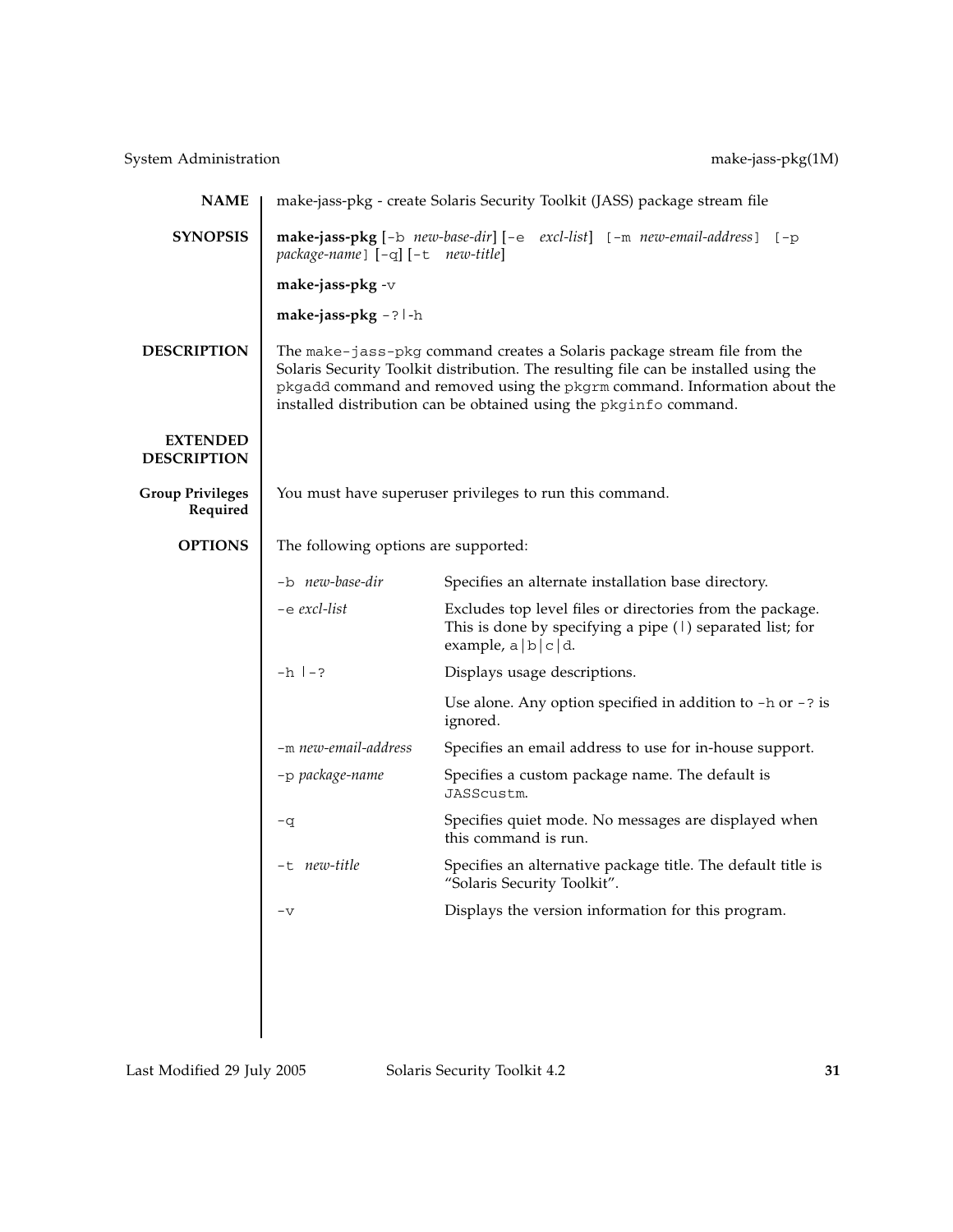#### **EXAMPLES** | EXAMPLE 1 Creating a Package Stream File Using Defaults sc0: #:> **/opt/SUNWjass/bin/make-jass-pkg** [NOTE] Creating the package's prototype file. This may take a few minutes. [NOTE] Excluded file: ./jass-include-list.tmp [NOTE] Creating the package's info file. [NOTE] Creating the package in a scratch directory. ## Building pkgmap from package prototype file. ## Processing pkginfo file. WARNING: parameter <PSTAMP> set to "eng120040623143146" WARNING: parameter <CLASSES> set to "none" ## Attempting to volumize 360 entries in pkgmap. part 1 -- 2934 blocks, 357 entries ## Packaging one part. /opt/SUNWjass/SUNWjass/pkgmap /opt/SUNWjass/SUNWjass/pkginfo . .[list of files...] . /opt/SUNWjass/SUNWjass/reloc/rules.SAMPLE /opt/SUNWjass/SUNWjass/install/tsolinfo ## Validating control scripts. ## Packaging complete. [NOTE] Creating the package's stream format (package file). The following packages are available: 1 JASScustm Solaris Security Toolkit 4.1.0 (Solaris) 4.1.0 Select package(s) you wish to process (or 'all' to process all packages). (default: all) [?,??,q]: Transferring <JASScustm> package instance [NOTE] The package has been created as JASScustm.pkg.  $sc0: #:>$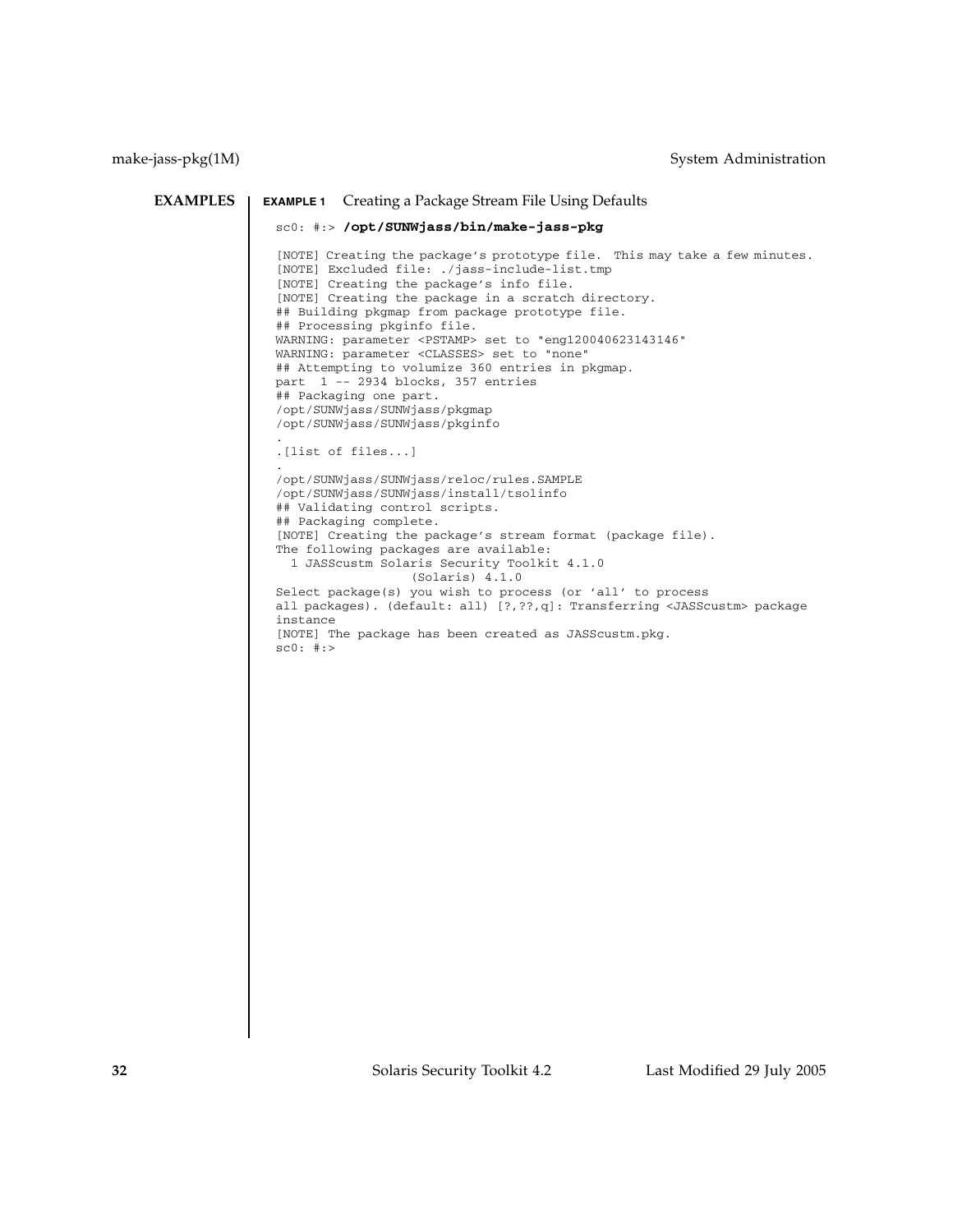|                    | <b>EXAMPLE 2</b> Creating a Package Stream File and Specifying Options                                                                                                                                                                                                                                                                                                                                                                                                                                                                                                                                      |                         |  |
|--------------------|-------------------------------------------------------------------------------------------------------------------------------------------------------------------------------------------------------------------------------------------------------------------------------------------------------------------------------------------------------------------------------------------------------------------------------------------------------------------------------------------------------------------------------------------------------------------------------------------------------------|-------------------------|--|
|                    | sc0: #:> /opt/SUNWjass/bin/make-jass-pkg -b /opt/SUNWjass/otherdir -e<br>/opt/SUNWjass/test -m eng_support@mycompany.com -p MYJASS -t MyToolkit                                                                                                                                                                                                                                                                                                                                                                                                                                                             |                         |  |
|                    | [NOTE] Creating the package's prototype file. This may take a few<br>minutes.<br>[NOTE] Creating the package's info file.<br>[NOTE] Creating the package in a scratch directory.<br>## Building pkgmap from package prototype file.<br>## Processing pkginfo file.<br>WARNING: parameter <pstamp> set to "eng120040623150621"<br/>WARNING: parameter <classes> set to "none"<br/>## Attempting to volumize 363 entries in pkgmap.<br/>part <math>1</math> -- 5612 blocks, 359 entries<br/>## Packaging one part.<br/>/opt/SUNWjass/SUNWjass/pkgmap<br/>/opt/SUNWjass/SUNWjass/pkginfo</classes></pstamp>    |                         |  |
|                    | .[list of files]<br>/opt/SUNWjass/SUNWjass/reloc/rules.SAMPLE<br>/opt/SUNWjass/SUNWjass/install/tsolinfo<br>## Validating control scripts.<br>## Packaging complete.<br>[NOTE] Creating the package's stream format (package file).<br>The following packages are available:<br>1 MYJASS Solaris Security Toolkit 4.1.0 / MyToolkit<br>$(Solaris)$ 4.1.0<br>Select package(s) you wish to process (or 'all' to process<br>all packages). (default: all) [?, ??, q]: Transferring <myjass> package<br/>instance<br/>[NOTE] The package has been created as MYJASS.pkg.<br/><math>sc0:</math> #:&gt;</myjass> |                         |  |
| <b>EXIT STATUS</b> | The following exit values are returned:                                                                                                                                                                                                                                                                                                                                                                                                                                                                                                                                                                     |                         |  |
|                    | Successful completion.<br>0                                                                                                                                                                                                                                                                                                                                                                                                                                                                                                                                                                                 |                         |  |
|                    | Error occurred.<br>1                                                                                                                                                                                                                                                                                                                                                                                                                                                                                                                                                                                        |                         |  |
| <b>ATTRIBUTES</b>  | See attributes (5) for descriptions of the following attributes.                                                                                                                                                                                                                                                                                                                                                                                                                                                                                                                                            |                         |  |
|                    | <b>Attribute Types</b>                                                                                                                                                                                                                                                                                                                                                                                                                                                                                                                                                                                      | <b>Attribute Values</b> |  |
|                    | Availability                                                                                                                                                                                                                                                                                                                                                                                                                                                                                                                                                                                                | SUNWjass                |  |
|                    | <b>Interface Stability</b>                                                                                                                                                                                                                                                                                                                                                                                                                                                                                                                                                                                  | Evolving                |  |
| <b>SEE ALSO</b>    | add-client (1M)<br>jass-check-sum (1M)                                                                                                                                                                                                                                                                                                                                                                                                                                                                                                                                                                      |                         |  |
|                    | jass-execute (1M)                                                                                                                                                                                                                                                                                                                                                                                                                                                                                                                                                                                           |                         |  |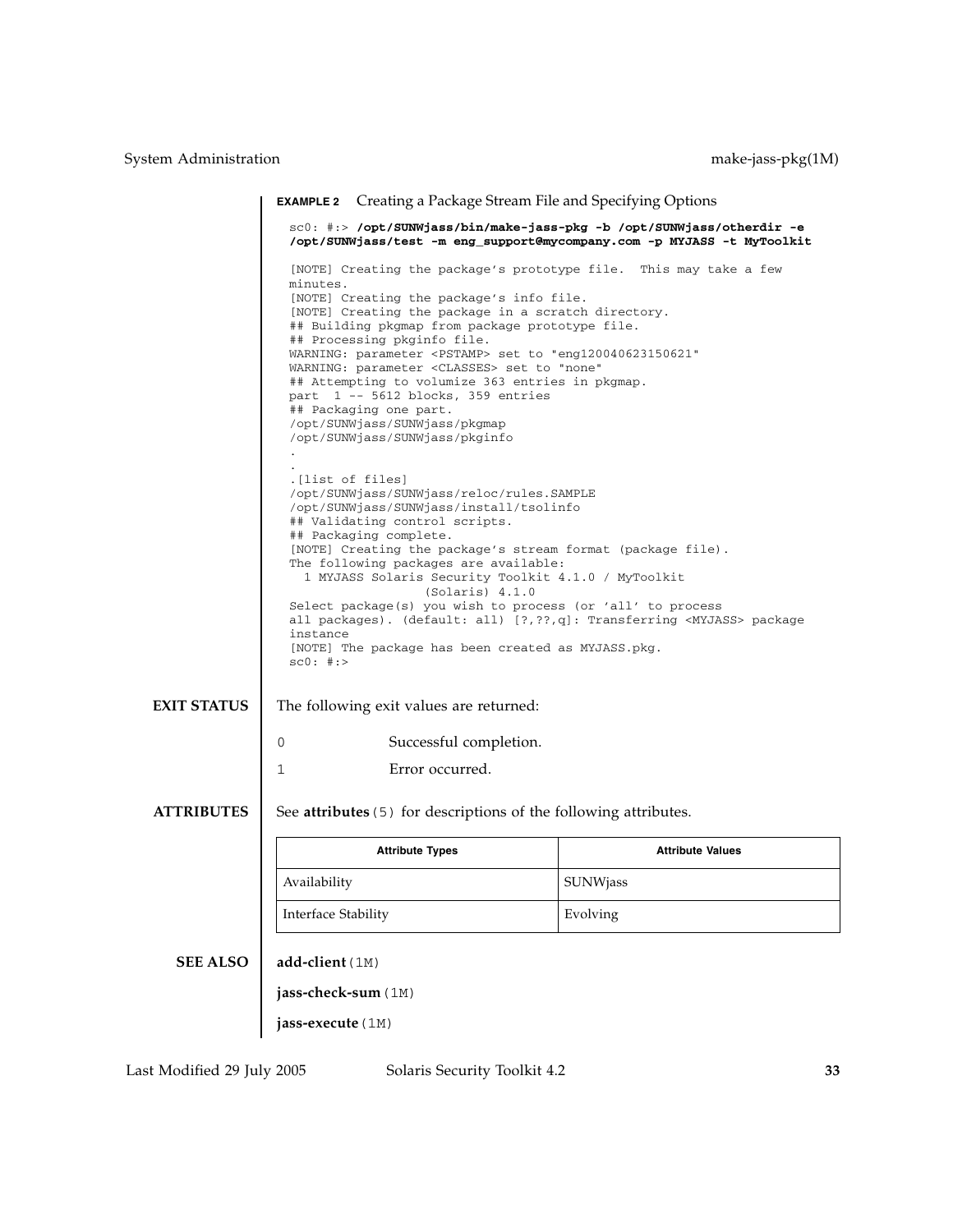**rm-client**(1M)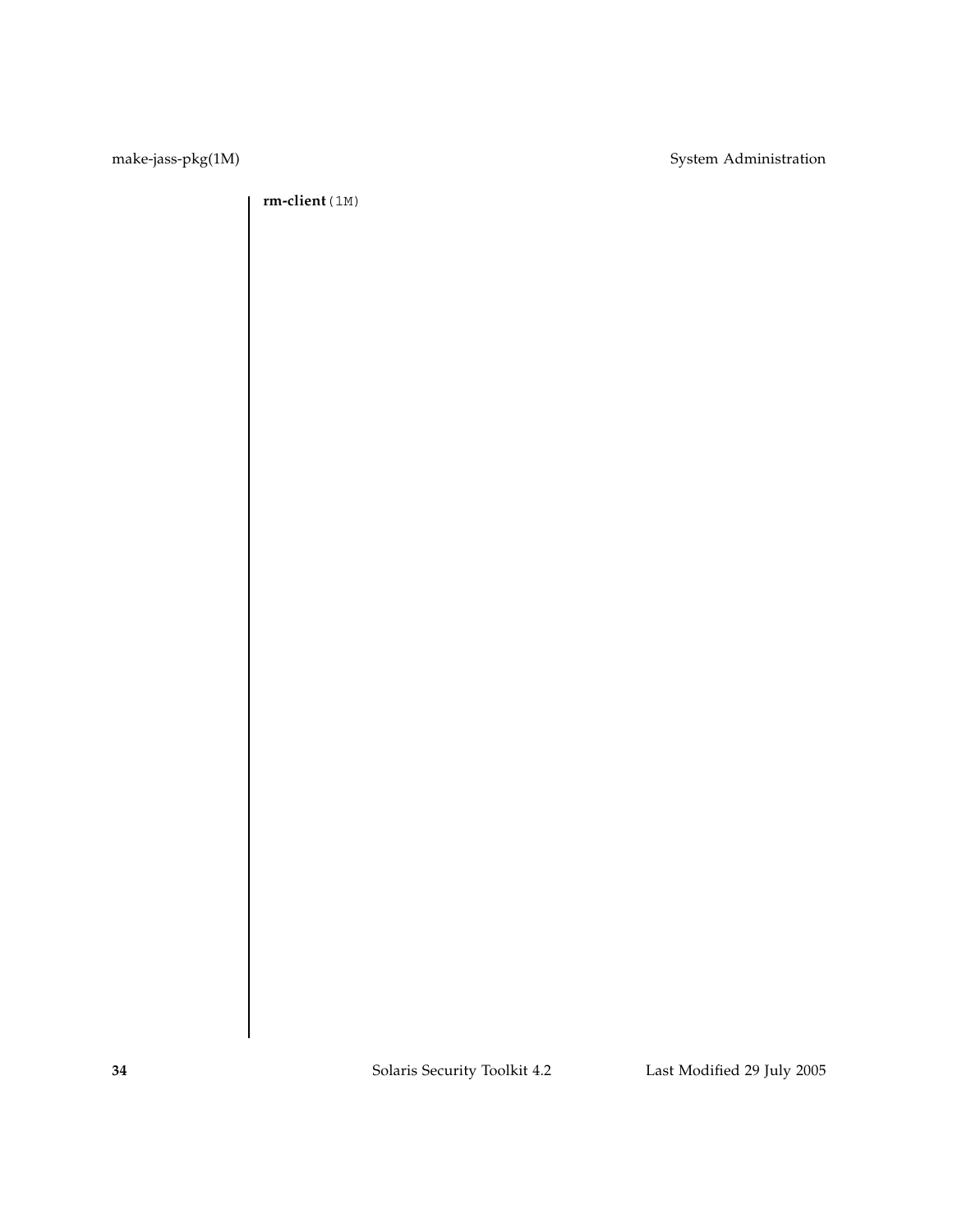<span id="page-40-0"></span>

| <b>NAME</b>                           | rm-client - remove JumpStart client for the Solaris Security Toolkit                                                                                                                                                                                                                            |                                                                                                                                        |  |
|---------------------------------------|-------------------------------------------------------------------------------------------------------------------------------------------------------------------------------------------------------------------------------------------------------------------------------------------------|----------------------------------------------------------------------------------------------------------------------------------------|--|
| <b>SYNOPSIS</b>                       | $rm\$ -client $[-c]$ client-host-name                                                                                                                                                                                                                                                           |                                                                                                                                        |  |
|                                       | $rm\$ -client -? $\vert$ -h                                                                                                                                                                                                                                                                     |                                                                                                                                        |  |
|                                       | rm-client $-v$                                                                                                                                                                                                                                                                                  |                                                                                                                                        |  |
| <b>DESCRIPTION</b>                    | rm-client simplifies removing JumpStart clients from a JumpStart server that has<br>Solaris Security Toolkit installed. The rm-client command is a wrapper around<br>the rm_install_client script, and is located in the bin directory of the Solaris<br>Security Toolkit distribution package. |                                                                                                                                        |  |
| <b>EXTENDED</b><br><b>DESCRIPTION</b> |                                                                                                                                                                                                                                                                                                 |                                                                                                                                        |  |
| <b>Group Privileges</b><br>Required   |                                                                                                                                                                                                                                                                                                 | You must have superuser privileges to run this command.                                                                                |  |
| <b>OPTIONS</b>                        | The following options are supported:                                                                                                                                                                                                                                                            |                                                                                                                                        |  |
|                                       | -c client-host-name                                                                                                                                                                                                                                                                             | Removes the installed JumpStart client as well as all<br>configuration information with it, needed by the Solaris<br>Security Toolkit. |  |
|                                       | $-h$   $-$ ?                                                                                                                                                                                                                                                                                    | Displays usage descriptions.                                                                                                           |  |
|                                       |                                                                                                                                                                                                                                                                                                 | Use alone. Any option specified in addition to $-h$ or $-$ ? is<br>ignored.                                                            |  |
|                                       | $-\nabla$                                                                                                                                                                                                                                                                                       | Displays the version information for this program.                                                                                     |  |
| <b>EXAMPLES</b>                       | <b>Removing Client</b><br><b>EXAMPLE 1</b>                                                                                                                                                                                                                                                      |                                                                                                                                        |  |
|                                       | removing engl from bootparams                                                                                                                                                                                                                                                                   | $\text{sc}0:$ #:> /opt/SUNWjass/bin/rm-client -c eng1                                                                                  |  |
|                                       | where:                                                                                                                                                                                                                                                                                          |                                                                                                                                        |  |
|                                       | eng1                                                                                                                                                                                                                                                                                            | Host name of the client to be removed.                                                                                                 |  |
| <b>EXIT STATUS</b>                    | The following exit values are returned:                                                                                                                                                                                                                                                         |                                                                                                                                        |  |
|                                       | 0                                                                                                                                                                                                                                                                                               | Successful completion.                                                                                                                 |  |
|                                       | 1                                                                                                                                                                                                                                                                                               | Error occurred.                                                                                                                        |  |
|                                       |                                                                                                                                                                                                                                                                                                 |                                                                                                                                        |  |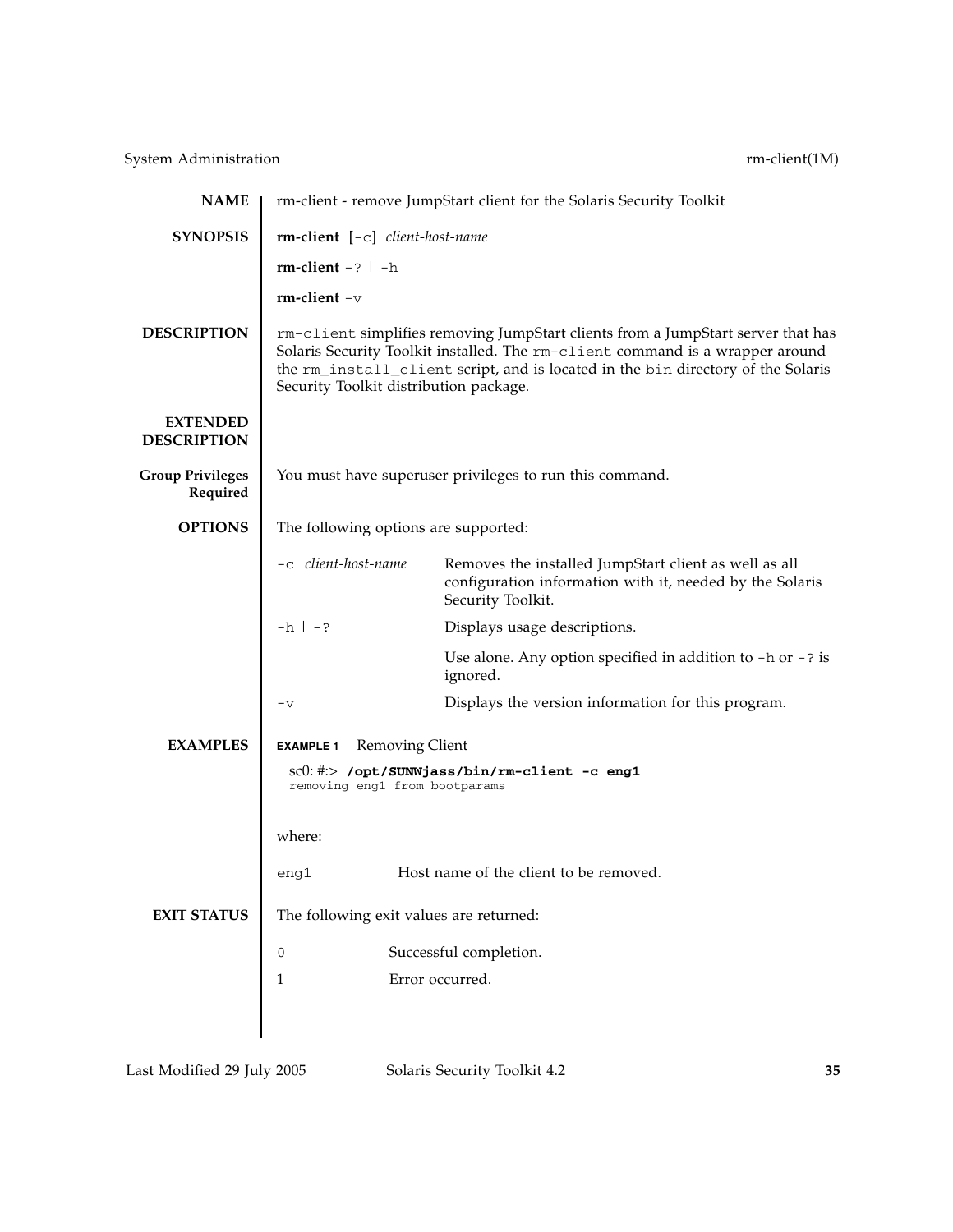**ATTRIBUTES** | See **attributes** (5) for descriptions of the following attributes.

| <b>Attribute Types</b> | <b>Attribute Values</b> |
|------------------------|-------------------------|
| Availability           | SUNWjass                |
| Interface Stability    | Unstable                |

## **SEE ALSO add-client**(1M)

**jass-check-sum**(1M)

**jass-execute**(1M)

**make-jass-pkg**(1M)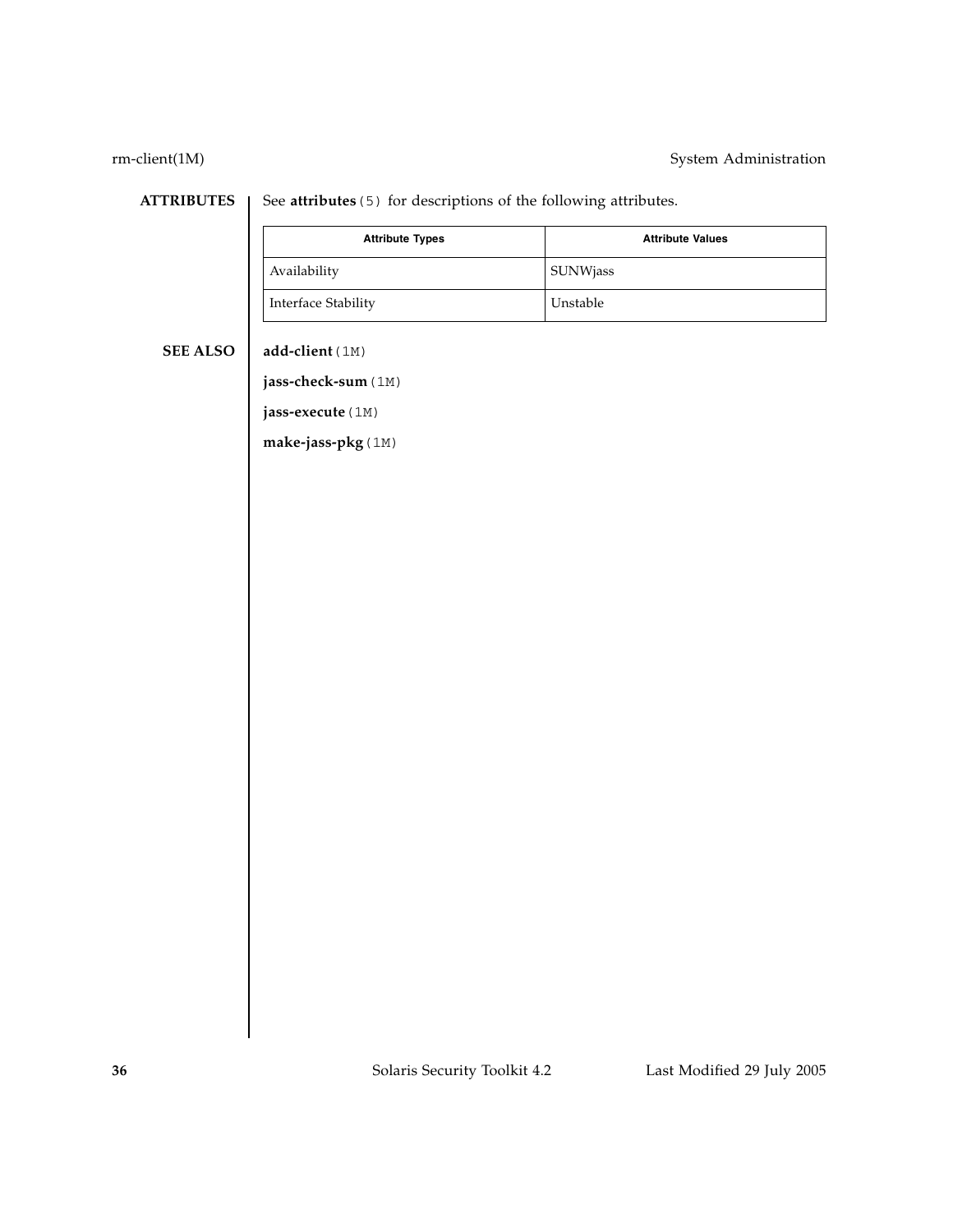<span id="page-42-0"></span>

| <b>NAME</b>                           | security_drivers - list the standard Solaris Security Toolkit drivers found in the<br>security.drivers file                                                                      |                        |
|---------------------------------------|----------------------------------------------------------------------------------------------------------------------------------------------------------------------------------|------------------------|
| <b>SYNOPSIS</b>                       | secure.driver                                                                                                                                                                    |                        |
|                                       | server-secure.driver                                                                                                                                                             |                        |
|                                       | suncluster3x-secure.driver                                                                                                                                                       |                        |
|                                       | sunfire_15k_sc-secure.driver                                                                                                                                                     |                        |
| <b>DESCRIPTION</b>                    | security_drivers lists the collection of drivers used by the Solaris Security<br>Toolkit found in the security.drivers file.                                                     |                        |
| <b>EXTENDED</b><br><b>DESCRIPTION</b> | The following list describes briefly the standard drivers:                                                                                                                       |                        |
|                                       | secure.driver is the default driver used in the rules for client installation.<br>Implements all the hardening functionality.                                                    |                        |
|                                       | server-secure.driver is based on the secure.driver, and highlights what<br>might be necessary to secure server systems.                                                          |                        |
|                                       | suncluster3x-secure.driver provides a baseline configuration for<br>hardening Sun™ Cluster 3.x software releases.                                                                |                        |
|                                       | sunfire_15k_sc-secure.driver is the only supported mechanism by which<br>the Sun Fire high-end system controller can be secured.                                                 |                        |
|                                       | For detailed information and instructions on the use of each of these drivers please<br>refer to the Chapter 4, "Drivers", in the Solaris Security Toolkit 4.2 Reference Manual. |                        |
| <b>EXAMPLES</b>                       | Contents of the secure. driver File<br><b>EXAMPLE 1</b>                                                                                                                          |                        |
|                                       | $DIR = "'/bin/dirname$ \$0'"<br>export DIR                                                                                                                                       |                        |
|                                       | . \${DIR}/driver.init                                                                                                                                                            |                        |
|                                       | \${DIR}/config.driver                                                                                                                                                            |                        |
|                                       | . \${DIR}/hardening.driver                                                                                                                                                       |                        |
| <b>ATTRIBUTES</b>                     | See attributes (5) for descriptions of the following attributes.                                                                                                                 |                        |
|                                       | <b>ATTRIBUTE TYPE</b>                                                                                                                                                            | <b>ATTRIBUTE VALUE</b> |
|                                       | Availability                                                                                                                                                                     | SUNWjass               |
|                                       | Stability                                                                                                                                                                        | Unstable               |
| <b>SEE ALSO</b>                       | add-client (1M)                                                                                                                                                                  |                        |

 $\mathbf{I}$